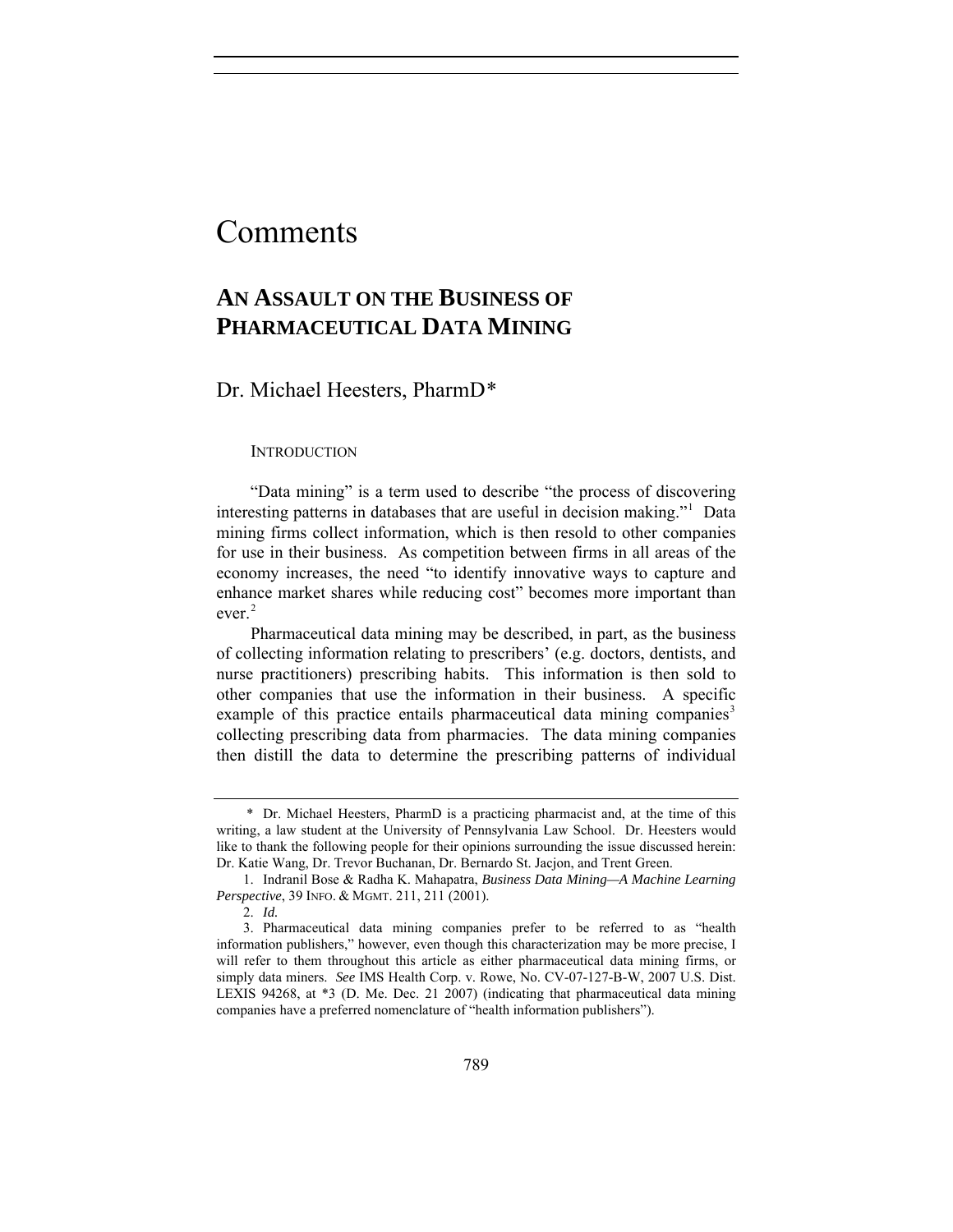prescribers. Pharmaceutical companies then buy this information, which allow them to better target their sales force.<sup>4</sup> This specific data mining practice proliferated because it has shown great potential to allow pharmaceutical companies to increase their marketing efficiency and ultimately their profits.

As can be imagined, owing to the volatile public image of the pharmaceutical industry<sup>5</sup> coupled with the perceived importance of the privacy of health information by the general public, legislatures have found problems with this business practice. In June 2006, New Hampshire was the first state to pass a statute curbing this practice. The statute provided that "prescription information shall not be used, transferred, licensed, or sold for any commercial purpose."<sup>6</sup> A sponsor of this bill opined that "[d]rug companies are peering into physician's brains without any permission from them."<sup>7</sup> It should be noted that the prescription information that was being bought and resold had no patient identifying features,<sup>8</sup> and that technically once a prescription is filled by a pharmacy it becomes the property of the pharmacy.<sup>9</sup> Furthermore, the data mining companies that purchased this information combined it with data (i.e., prescriber DEA numbers) voluntarily sold to them by the American Medical Association<sup>10</sup> (AMA) in order to "create detailed records on how 700,000 U.S. doctors prescribe any of 10,000 drugs."<sup>11</sup> Despite the AMA's acquiescence in this specific data mining practice, the New Hampshire statute became law and attached a possible criminal penalty.<sup>12</sup>

The data mining companies then filed a lawsuit to prevent this intrusion into their business. IMS Health and Verispan LLC contended that their First Amendment Rights were impermissibly restricted. In the first trial considering this issue, *IMS Health v. Ayotte*, the Honorable Judge Paul

 <sup>4.</sup> NAT'L CONF. OF STATE LEGISLATURES, 28 STATE HEALTH NOTES: VITAL SIGNS FOR POLICYMAKERS (2007), *available at* http://www.ncsl.org/print/health/shn/shn496.pdf.

<sup>5.</sup> *See* Doug Bandow, *Demonizing Drug Makers the Political Assault on the Pharmaceutical Industry*, 475 POL'Y ANALYSIS 1, 3 (2003), *available at* http://www.cato.org/pubs/pas/pa475.pdf.

<sup>6.</sup> *See* H.B. 1346, 2006 Gen. Court, 159th Sess. (N.H 2006).

 <sup>7.</sup> STATE HEALTH NOTES, *supra* note 4, at 1.

 <sup>8.</sup> IMS Health Inc. v. Ayotte, 490 F. Supp. 163, 165 (D.N.H. 2007).

 <sup>9.</sup> Therefore, because the prescription is not the property of the doctor, it seems unfair to characterize the conduct of the pharmaceutical companies as "peering into physician's brains." *See* White v. McComb City Drug Co., 38 So. 739, 740-41 (Miss. 1905) (indicating that once a prescription has been filled the prescriber no longer has a property right to the prescription).

 <sup>10.</sup> The American Medical Association has a stated mission of "promot[ing] the art and science of medicine and the betterment of public health." AMA Mission, http://www.amaassn.org/ama/pub/category/1815.html.

 <sup>11.</sup> STATE HEALTH NOTES, *supra* note 4, at 1.

 <sup>12.</sup> N.H. REV. STAT. ANN. § 358-A:6 (2008), *available at* http://www.gencourt.state.nh.us/rsa/html/xxxi/358-a/358-a-mrg.htm.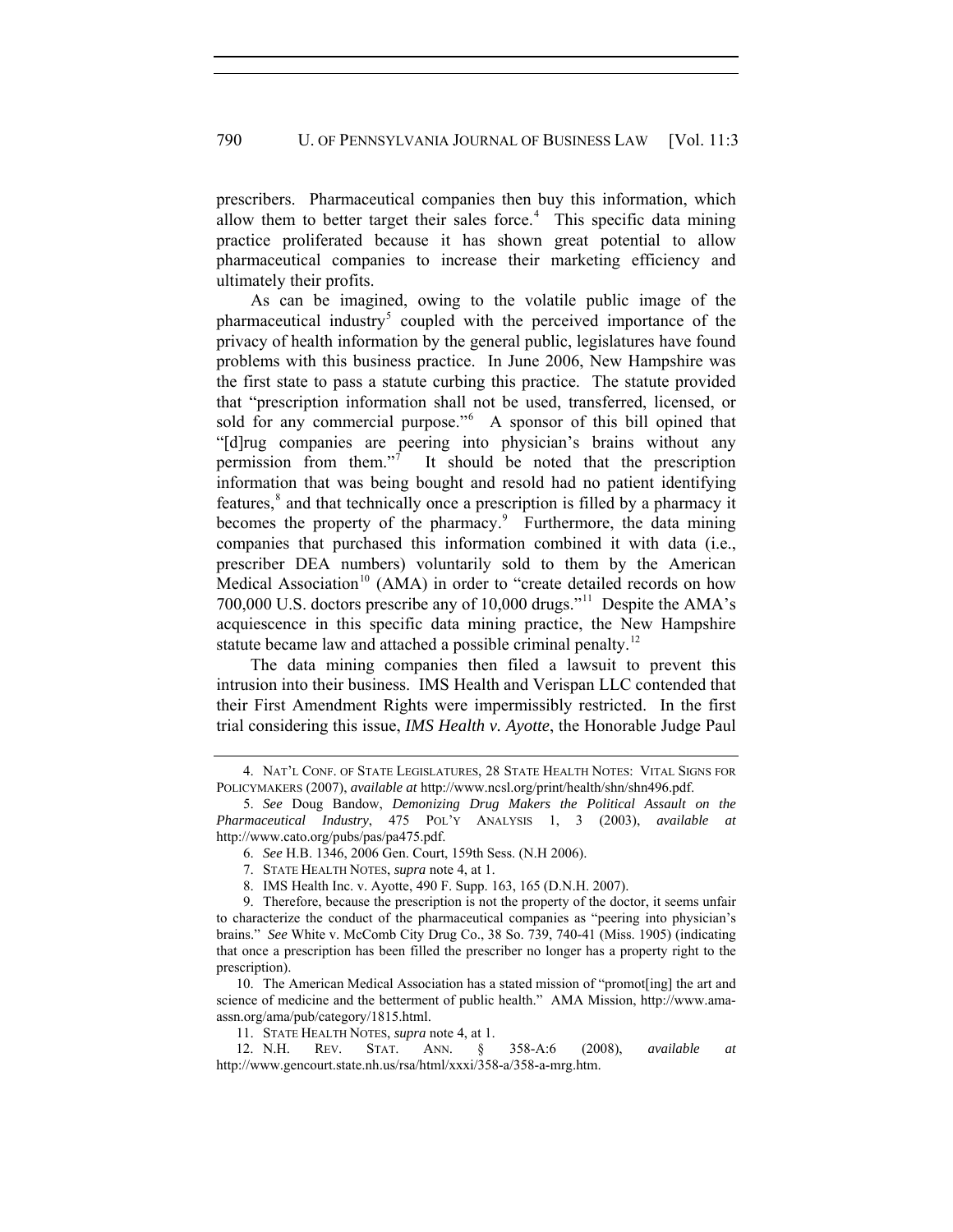2009] PHARMACEUTICAL DATA MINING 791

Barbadoro from the District of New Hampshire agreed, holding that "alternatives exist that would achieve the State's interest as well as or better without restricting speech."<sup>13</sup> This was not the end of the controversy. The New Hampshire Attorney General appealed to the First Circuit Court of Appeals, which heard the case during the summer of 2007, and overturned the District Court's decision by finding that the law regulated "conduct, not speech."<sup>14</sup>

During the summer of 2007, Maine passed a very similar statute, except that it allowed prescribers to opt out from allowing pharmaceutical companies to use their prescribing information to market their products.<sup>15</sup> IMS Health, Verispan LLC, and Source Healthcare Analytics promptly filed suit claiming a First Amendment violation, which has recently been resolved at the trial court level. Moreover, numerous other states have statutes that similarly restrict the sale of prescription drug data that are currently pending in legislative committees.<sup>16</sup> This issue will likely continue until states find an acceptable legal limit to place upon the data mining companies or a dramatic change in the culture of the medical community occurs.<sup>17</sup>

This comment will primarily focus on the nexus between the legal issues surrounding pharmaceutical data mining and the effect it may have on businesses that are closely connected to this practice, by using the New Hampshire case as the starting point in the analysis. The policy implications of protecting pharmacy related information, along with potential solutions to the perceived data mining problem, will also be discussed.

Part I will discuss data mining in general and the pharmaceutical industry in particular. Part II will discuss the legal issues surrounding data mining. More specifically, Part II will discuss commercial free speech, *IMS Health, Inc. v. Ayotte*, *IMS Health, Inc. v. Rowe*, and some state statutes designed to limit pharmaceutical data mining. Part II will comment on the data mining statutes, the outcome of the aforementioned cases, the potential effects of limiting data mining on pharmaceutical companies and potential Constitutional solutions to the data mining issue.

<sup>13.</sup> *Ayotte*, 490 F. Supp. at 183.

 <sup>14.</sup> IMS Health v. Ayotte, No. 07-1945, 2008 U.S. App. LEXIS 23701, at \*4 (1st Cir. Nov. 18, 2008).

<sup>15.</sup> *See* ME. REV. STAT. tit. 22, § 1711-E, 8704, 8713 (2007).

 <sup>16.</sup> Electronic Privacy Information Center, *Additional State Information*, http://www.epic.org/privacy/imshealth/.

 <sup>17.</sup> A "dramatic change in the culture of the medical community" specifically means that prescribers, if they truly do not wish to see pharmaceutical sales representatives, must make it apparent to the pharmaceutical industry by refusing to interact with the pharmaceutical sales representatives.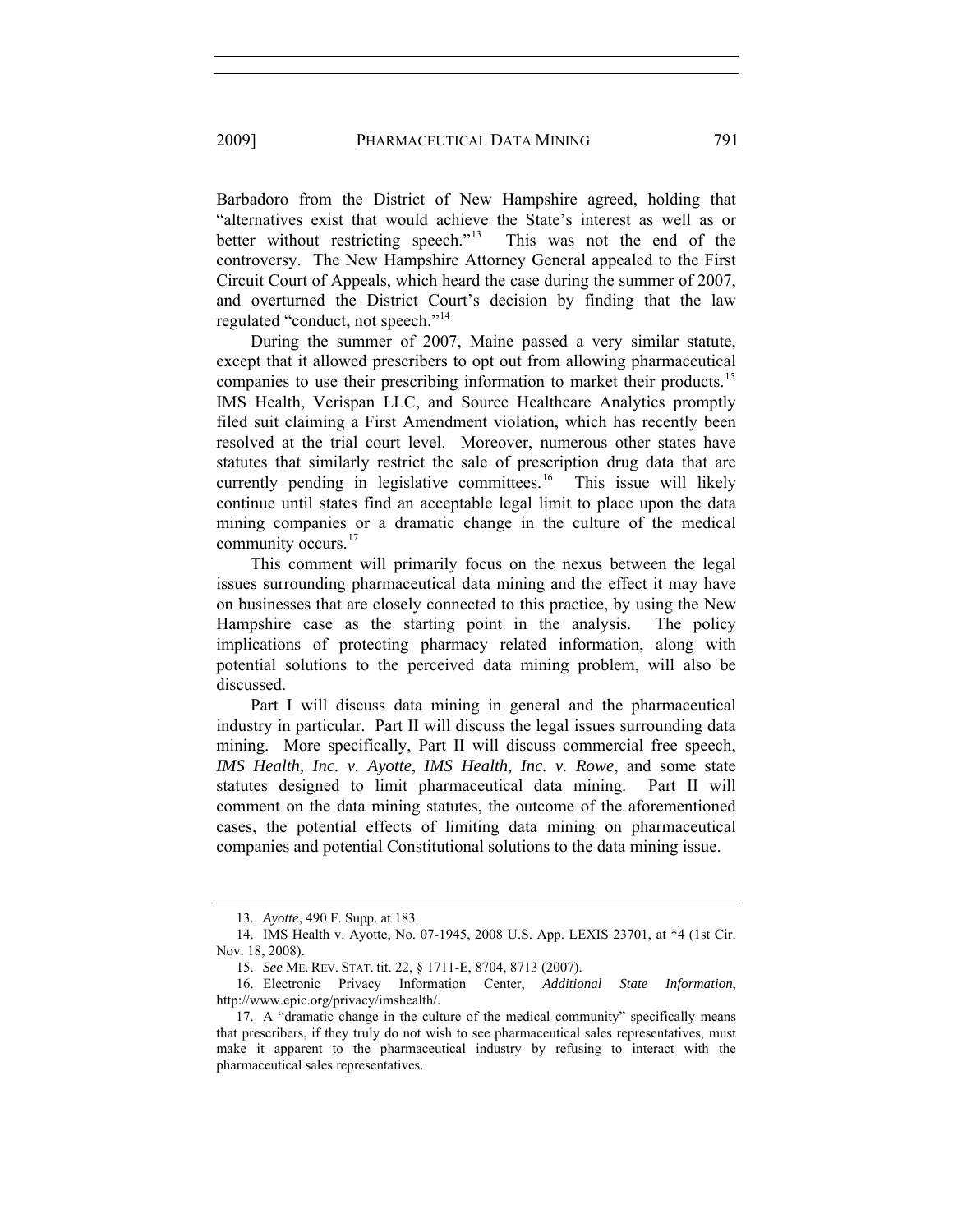## I. DATA MINING AND ITS EFFECT ON BUSINESS

Data mining is typically thought of as essential to the modern day consumer-oriented business.<sup>18</sup> However, many other entities besides private firms pay for and use data that is compiled by data mining companies. For instance, the federal government uses data mining techniques to collect information from airlines concerning possible terrorist activity.19 In fact, in 2000, the Justice Department and the Internal Revenue Service both had contracts with ChoicePoint<sup>20</sup> for at least eight million dollars.<sup>21</sup> Even the American Civil Liberties Union, a group that typically advocates for protection of consumer privacy, has engaged data mining firms to determine characteristics of their donors, such as "an individual's wealth, holdings in public corporations, other assets, and philanthropic interests."22 Private companies also highly value consumer data. As of 2004, Wal-Mart had approximately 460 terabytes<sup>23</sup> of information stored at their Bentonville headquarters.<sup>24</sup> Target also amasses consumer data partly through the use of its proprietary Visa credit card.<sup>25</sup>

The trend towards increasing business efficiency and competitiveness by analyzing information has led to niche companies that provide analysis of the vast reams of data that firms gather throughout the course of their business. The need for this business service has in turn led to production of large profits for data collection and analysis companies. IMS Health, a company whose business model centers around health information, had a

<sup>18.</sup> *See* Stacy Cowley, *Data Mining*, ITWorld.com (Aug. 5, 2005), *available at* http://www.itworld.com/App/110/050805datamining/ (indicating that consumer focused companies with sizable caches of information on current and future customers, such as Wal-Mart and pharmaceutical companies, use data mining technology).

<sup>19.</sup> *See* Drew Shenkman, Comment, *Flying the Not-so-private Skies: How Passengers' Personal Information Privacy Stopped At The Airplane Door, And What (If Anything) May Be Done To Get It Back*, 17 ALB. L.J. SCI. & TECH. 667, 668-69 (2007).

 <sup>20.</sup> ChoicePoint is a firm that "provides information, analysis and distribution solutions to advance the efforts of law enforcement, public safety, healthcare, child support enforcement, entitlement and other public agencies." ChoicePoint, http://www.choicepoint.com (last visited May 11, 2009).

 <sup>21.</sup> Daniel J. Solove, *Access and Aggregation: Public Records, Privacy and the Constitution*, 86 MINN. L. REV. 1137, 1151 (2002).

<sup>22.</sup> *See* Stephanie Strom, *A.C.L.U.'s Search for Data on Donors Stirs Privacy Fears*, N.Y. TIMES, Dec. 18, 2004, at A1 (noting that "the American Civil Liberties Union is using sophisticated technology to collect a wide variety of information about its members and donors in a fund-raising effort that has ignited a bitter debate over its leaders' commitment to privacy rights").

 <sup>23.</sup> For perspective, personal computers typically contain approximately 1-3 gigabytes, whereas, a single terabyte is 1 trillion bytes or 1000 gigabytes.

 <sup>24.</sup> Constance Hays, *What They Know About You*, N.Y. TIMES, Nov. 14, 2004, at BU1. 25. *Id.*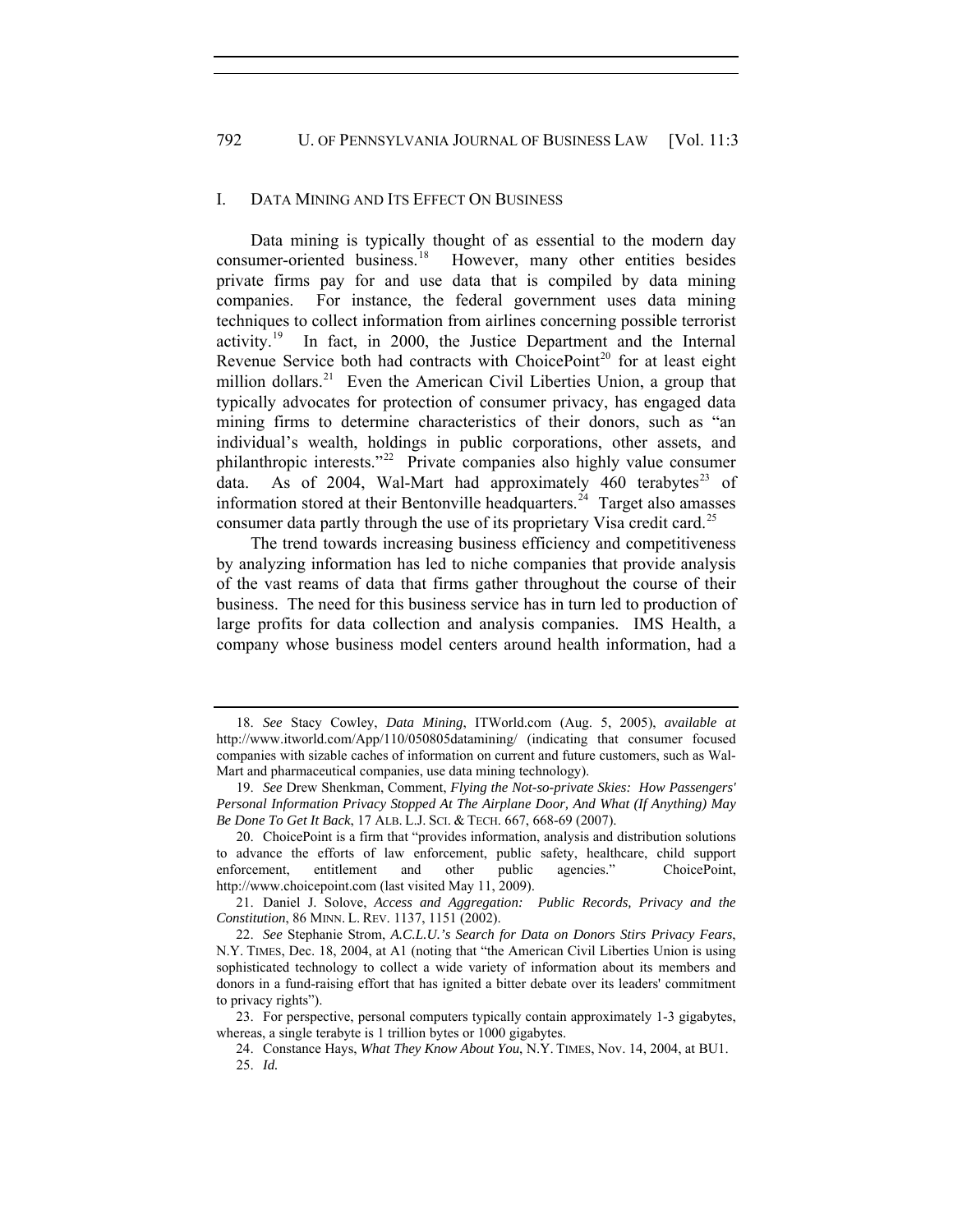revenue of \$1.96 billion in  $2006$ ;<sup>26</sup> ChoicePoint, which is a diversified data mining company, had a revenue of \$1.1 billion.<sup>27</sup> Furthermore, QForma Inc., a small start-up data collection company, has grown from a revenue of \$40,000 in 2000 to \$2.1 million in 2004.<sup>28</sup> In fact, the chairman of Oforma noted that he has "12 large pharmaceutical companies as clients, up from two years ago."<sup>29</sup> Moreover, as data mining technology advances and provides more accurate information, consumer sales companies such as Wal-Mart may benefit by instituting efficiency measures, such as scan based training.<sup>30</sup> Scan based training, which would represent a possible apex of efficiency, is a form of just-in-time product distribution, where Wal-Mart could theoretically make manufacturers of the products that they sell keep the cost of the products with their company until the product is sold. Therefore, Wal-Mart would "never take those products onto its books," and decrease approximately "\$50 billion of inventory."<sup>31</sup> This would be possible, in part, due to the business efficiencies that data-mining produces.

Data mining not only produces business efficiencies, but it protects them as well. For example, by using data including 911 calls, police reports, neighborhood demographics, weather, traffic patterns, and the timing of sporting events, the Richmond police department was able to decrease robberies at payday check cashing stores.<sup>32</sup> Moreover, Capital One<sup>33</sup> uses data mining techniques to prevent fraudulent transactions,  $34$  and Harrah's Casino uses it to identify people with criminal records.<sup>35</sup>

Data mining functions by employing what is generically known as "business intelligence software."<sup>36</sup> Firms that are in the business of selling

30. Hays, *supra* note 24.

31. *Id.*

32. *See* Steve Lohr, *Reaping Results: Data-Mining Goes Mainstream*, N.Y. TIMES, May 20, 2007, at BU3 (indicating that a twenty percent drop in crime in Richmond coincided with the institution of data mining techniques).

 33. Capital One is a major banking corporation with \$178.6 million of revenue in 2006. *See* CAPITAL ONE, 2006 ANNUAL REPORT 8 (2007).

34. *See* Lohr, *supra* note 32.

35. *Id.*

<sup>26.</sup> *See* IMS HEALTH, 2006 ANNUAL REPORT 5 (2007) (indicating that 1.96 billion was a twelve percent increase over the previous year).

<sup>27.</sup> *See* CHOICEPOINT, 2006 ANNUAL REPORT 3 (2007) (indicating that 1.1 billion was a four percent increase over the previous year).

 <sup>28.</sup> Kevin Robinson-Avila, *Data Mining Firm Digs Roots in Pharmaceutical Industry*, N.M. BUS. WKLY., Dec. 15, 2006, *available at* http://albuquerque.bizjournals.com/albuquerque/stories/2006/12/18/story11.htm.

<sup>29.</sup> *Id.*

 <sup>36.</sup> Business intelligence (BI) software includes the computer programs and algorithms that are used to find correlations in the data that company's collect. "Many products claim BI capabilities, but the end goal is to let users slice and dice the information from their organization's numerous databases without having to wait for their IT departments to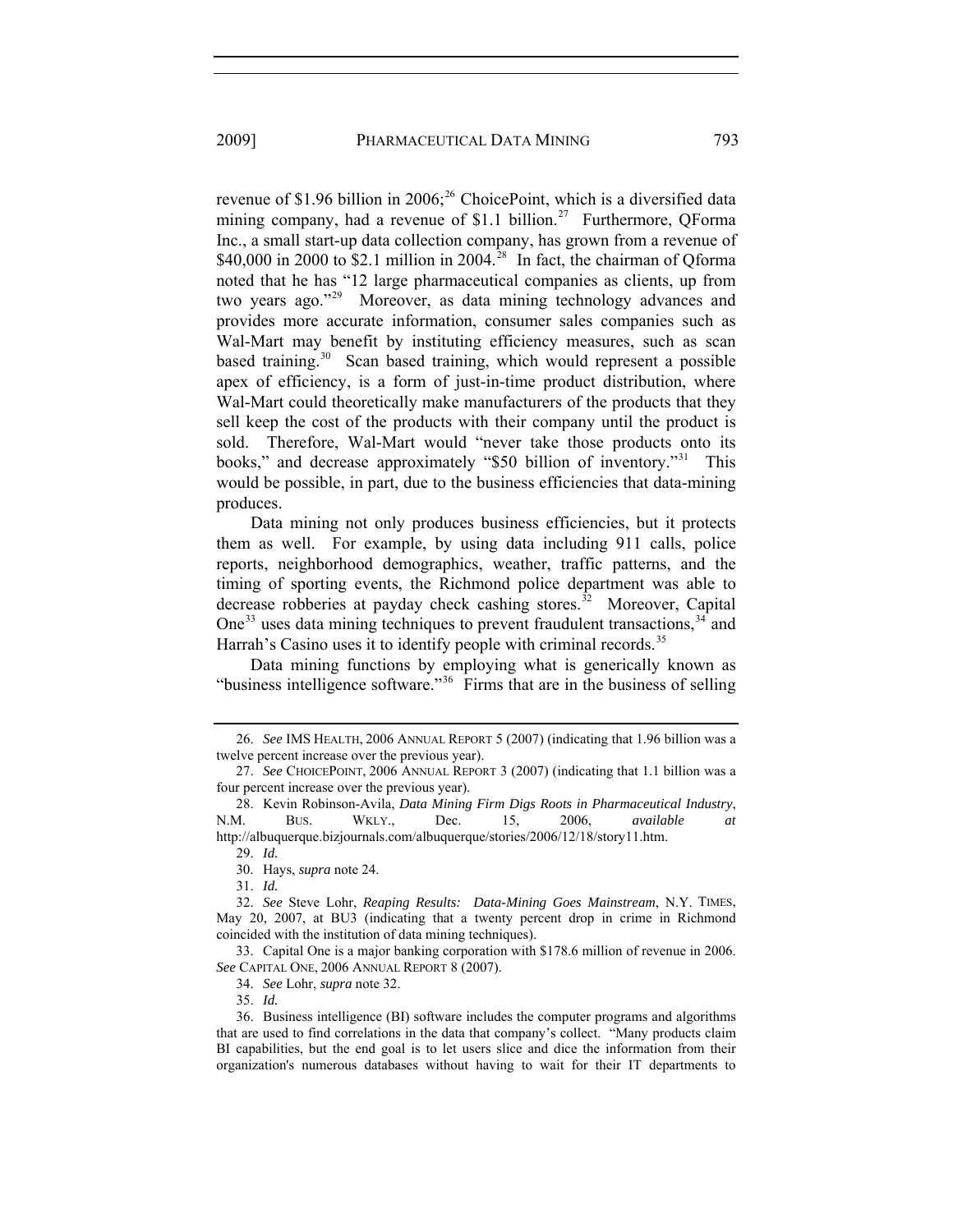"business intelligence software" are considered "one of the hot markets in technology."37 In fact, Microsoft has entered the business intelligence market, $38$  and Oracle offered \$3.3 billion for Hyperion, which produces business intelligence software.<sup>39</sup>

These are just a few of the examples of the effect that data mining is having on business and economics. Data mining is becoming so pervasive in business that it has been noted that the only reason a company would not employ data mining techniques is if the executives do not understand its necessity.<sup>40</sup>

It is obvious that data mining is revolutionizing how businesses compete. Moreover, it is imperative that U.S. businesses be allowed to compete in an increasingly global marketplace and not be stifled by unneeded, over-reaching statutes, which increase inefficiencies without remedying the underlying problems that they were intended to solve. This is especially true in the pharmaceutical industry.

## *A. Data Mining in the Pharmaceutical Industry*

It is estimated that every time a pharmaceutical sales representative visits a physician office it costs between \$100-\$150, without factoring in any free fringe benefits given to the physicians.<sup>41</sup> \$1.2 billion was spent on direct-to-consumer advertising for the first 11 months of 1998 alone.<sup>42</sup> These expenditures coupled with research and development  $costs<sup>43</sup>$  and the perceived failure of pharmaceutical companies to produce "blockbuster" drugs,<sup>44</sup> implies that efficient marketing strategies are highly sought after.

develop complex queries." The Free Online Encyclopedia, http://encyclopedia2.thefreedictionary.com/BI+software.

 <sup>37.</sup> Lohr, *supra* note 32.

<sup>38.</sup> *Id.*

<sup>39.</sup> *Id.*

<sup>40.</sup> *Id.* (quoting *Competing on Analytics: The New Science of Winning* (Harvard Business School Press, 2007) as stating that data mining is "mainstream" and that "[t]he entry barrier . . . 'is no longer technology, but whether you have executives who understand this'"); *see also id.* (indicating that "most companies now have the tools to do the kind of competitive analytics that only a relative handful of elite companies could do in the past").

<sup>41.</sup> *Id.*

<sup>42.</sup> *Id.*

<sup>43.</sup> *See* Peter W. Huber, *Of Pills and Profits: In Defense of Big Pharma*, COMMENTARY 21, 22 (2006) (stating that "research and development costs for new drugs can approach \$2 billion").

<sup>44.</sup> *See* Stephanie Saul, *More Generics Slow the Surge in Drug Prices*, N.Y. TIMES, Aug. 8, 2007, at A1 (indicating that consumers are spending less on drugs because "as nearly every big drug maker watches its best sellers fade away, there are fewer potential blockbuster drugs waiting to take their place"); *see also* Stephanie Saul, *Johnson & Johnson Plans to Cut 4,800 Jobs*, N.Y. TIMES, Aug. 1, 2007, at C2 (stating that "[w]ith generic competition looming for two of its blockbuster drugs and use declining for its drug-coated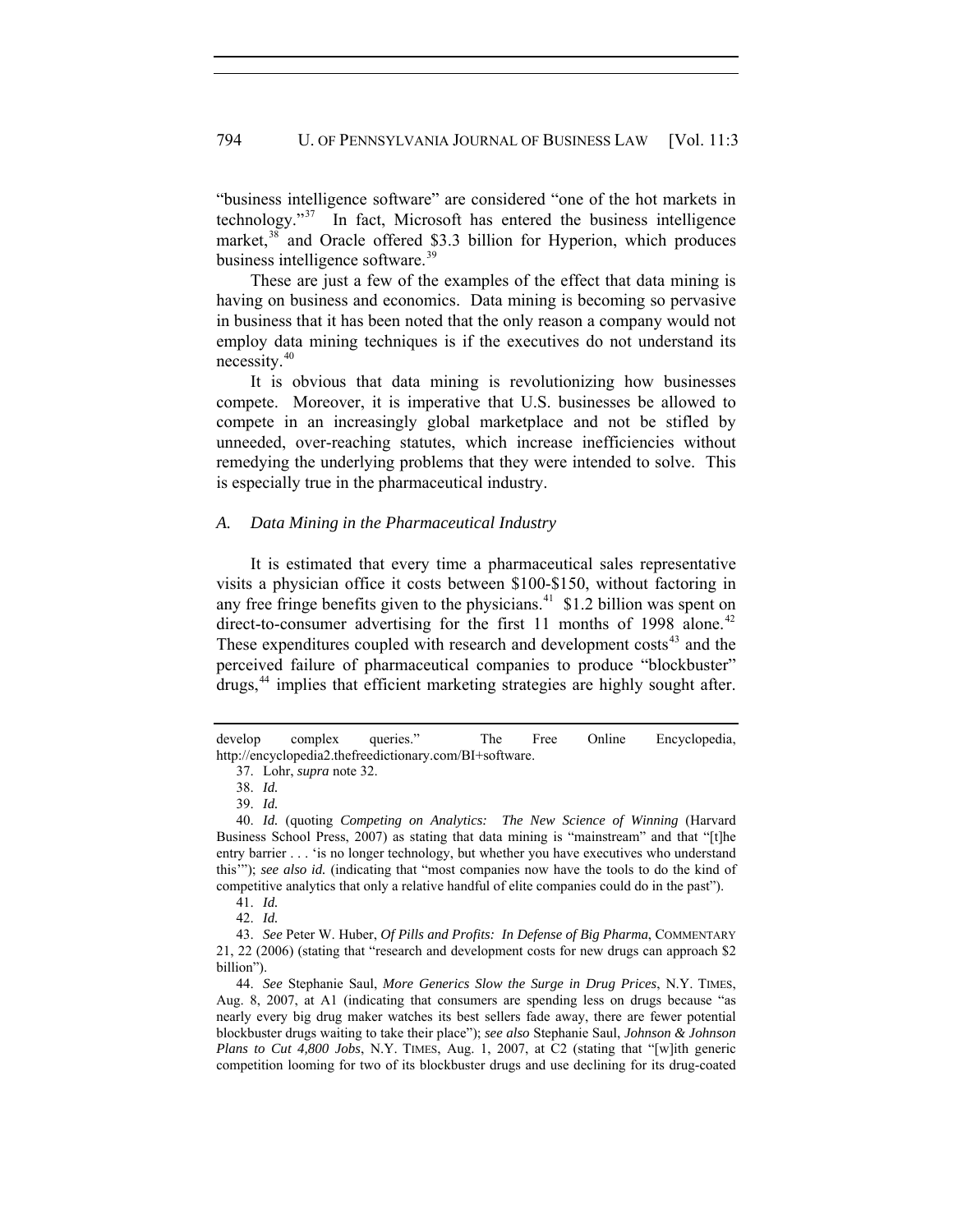Data mining is one example of how a firm in this industry can become more efficient.

The pharmaceutical industry uses data mining techniques in a variety of ways, including profiling, classification, clustering, prediction and data analysis.<sup>45</sup> However, due to the limited scope of this comment, only prediction and data analysis will be discussed. Prediction in the pharmaceutical context partly involves using past prescribing history of doctors to better predict future behavior.<sup>46</sup> Data analysis in the pharmaceutical context uses the inferences drawn from the data mining research to determine the optimal course of action regarding future business decisions.<sup>47</sup>

By determining prescribing patterns through prediction methods, pharmaceutical companies can see which doctors are writing the most prescriptions and what drugs they are prescribing. A former drug retailer at Eli Lilly described the data mining sales programs as giving "[doctors] a score of 1 to 10 based on how much they write. Once we have that, we know who our primary targets are. We focus our time on the big [prescription] writers—the 10s, the 9s, and then less so on the 8s and 7s.<sup>748</sup> By targeting doctors in this way, Eli Lilly optimizes the use of their sales force by only "dealing with individual physicians who might give us the biggest dividend for our investment."<sup>49</sup> More specifically, Eli Lilly used the collected data "to tout the virtues of [their] antidepressant Prozac to doctors who favored the rival drug Effexor."50 Through this process, it is apparent that pharmaceutical companies can achieve greater efficiency, which allows the companies to "do more targeted marketing, which lowers the total costs of its marketing."<sup>51</sup>

This efficiency is particularly important when it is estimated to take ten to fifteen years and \$800 million to \$1 billion dollars to bring a compound through the research and regulatory process.<sup>52</sup> Even with these

46. *Id.*

stents, Johnson & Johnson said yesterday that it would eliminate up to 4,800 jobs").

<sup>45.</sup> *See* John J. Cohen & C. Olivia Parr Rud, *Data Mining of Market Knowledge in the Pharmaceutical Industry*, Proceeding of the Northeast Statistical Analysis Software Users Group, *available at* http://nesug.org/proceedings/nesug00/ph/ph6007.pdf (defining the various methods which the pharmaceutical industry employs data mining).

<sup>47.</sup> *Id.* at 1 (noting that data analysis is "an excellent tool for weighing risk and benefit").

 <sup>48.</sup> Christopher Lee, *Doctors, Legislators Resist Drugmakers' Prying Eyes*, WASH. POST, May 22, 2007, at A1.

<sup>49.</sup> *Id.*

<sup>50.</sup> *Id.* Note that even though Eli Lilly is promoting their drugs, the prescriber makes, and is responsible for, the ultimate decision of which drug is prescribed to the patient.

<sup>51.</sup> *Id.*

<sup>52.</sup> *See* Next Generation Pharmaceutical, How Effective Document Management Helps Pharmaceutical Companies Accelerate Time to Market, *available*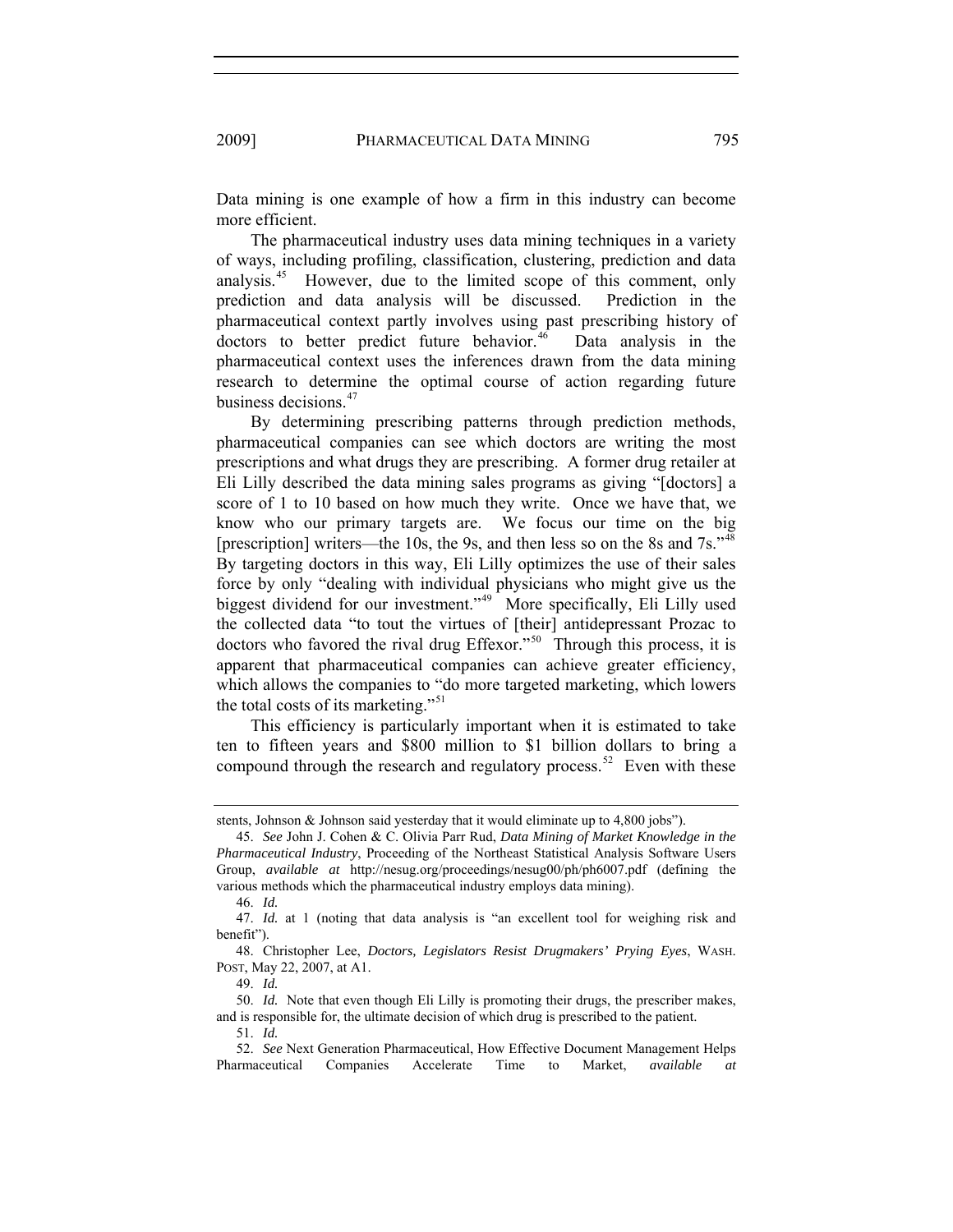enormous costs and an obvious need for efficiency, "about half of [the money needed to bring a drug to market] is spent wooing legislators, regulators, academics, expert review boards, medical journals, doctors, patients, insurers, and jurors."<sup>53</sup> The traditional counter-argument to this assertion is that putting price and efficiency restrictions (e.g. curbing data mining) on drug companies will have a chilling effect on the amount of research and development that occurs in the pharmaceutical industry. This may be true considering that private investment in pharmaceutical development firms only occurs because investors expect a high rate of return.54 Without this investment, small pharmaceutical and biotechnology firms would likely decrease the amount of research they conduct,  $55$  unless the government made up for the shortfall by raising more revenues or diverting money from other sources. Therefore, even though drug pricing garners much media attention,<sup>56</sup> attempts at limiting data mining and the efficiencies that it produces could significantly add to the overall cost of development and the marketing of a drug, which in turn would decrease pharmaceutical company profits and may decrease investment in the industry.

Furthermore, because of the highly competitive nature of the pharmaceutical industry,<sup>57</sup> firms are cutting back the number of employees on their sales force.<sup>58</sup> This reduction of employees, coupled with the competitiveness of the industry, requires firms to maximize the efficiency of their sales force.<sup>59</sup> Data mining is a major tool for achieving this

55. *See id.* (holding as false one scholar's view that the companies themselves will spend more money on development).

http://www.ngpharma.com/pastissue/article.asp?art=271760&issue=225 (referring to data from the Pharmaceutical Research and Manufacturers of America (PhRMA)).

 <sup>53.</sup> Huber, *supra* note 43, at 22; *see also id.* (indicating a perception that "[a] genuinely important new drug . . . sells itself" and that "Big Pharma ignores the drugs that matter, wastes huge amounts of money corrupting the market, and passes on the cost to patients").

<sup>54.</sup> *See* Judith L. Wagner, *Should the Pharmaceutical Industry Be A Regulated Utility?*, 24 HEALTH AFFAIRS 289, 289 (2005) (stating a "basic economic principle" is that "private capital flows to R&D projects only when those projects offer expected financial returns high enough to justify their risks").

<sup>56.</sup> *See, e.g.*, Malcolm Gladwell, *High Prices: How to Think About Prescription Drugs*, NEW YORKER, Oct. 25, 2004, at 86 (stating that there is a "political uproar over prescription drug costs").

<sup>57.</sup> *See* Evan H. Offstein & Devi R. Gnyawaldi, *CEO Compensation and Firm Competitive Behavior: Empirical Evidence from the U.S. Pharmaceutical Industry*, 22 J. ENG'G & TECH. MGMT. 201, 205 (2005) (stating that the U.S. pharmaceutical industry "operates in a fiercely competitive global market").

<sup>58.</sup> *See* PFIZER 2006 ANNUAL REVIEW 40 (2006), *available at* http://www.pfizer.com/files/annualrep0ort/2006/annual/review2006.pdf (stating that the field sales force was reduced by 20 percent).

<sup>59.</sup> *See, e.g.*, ELI LILLY AND COMPANY ANNUAL REPORT 2006 2 (2006), *available at* http://files.shareholder.com/downloads/LLY/520676294x0x221585/4C4DCB78-EB45- 4D3E-99C0-1C9ADC30A89E/English.PDF (stating that "all of the major sales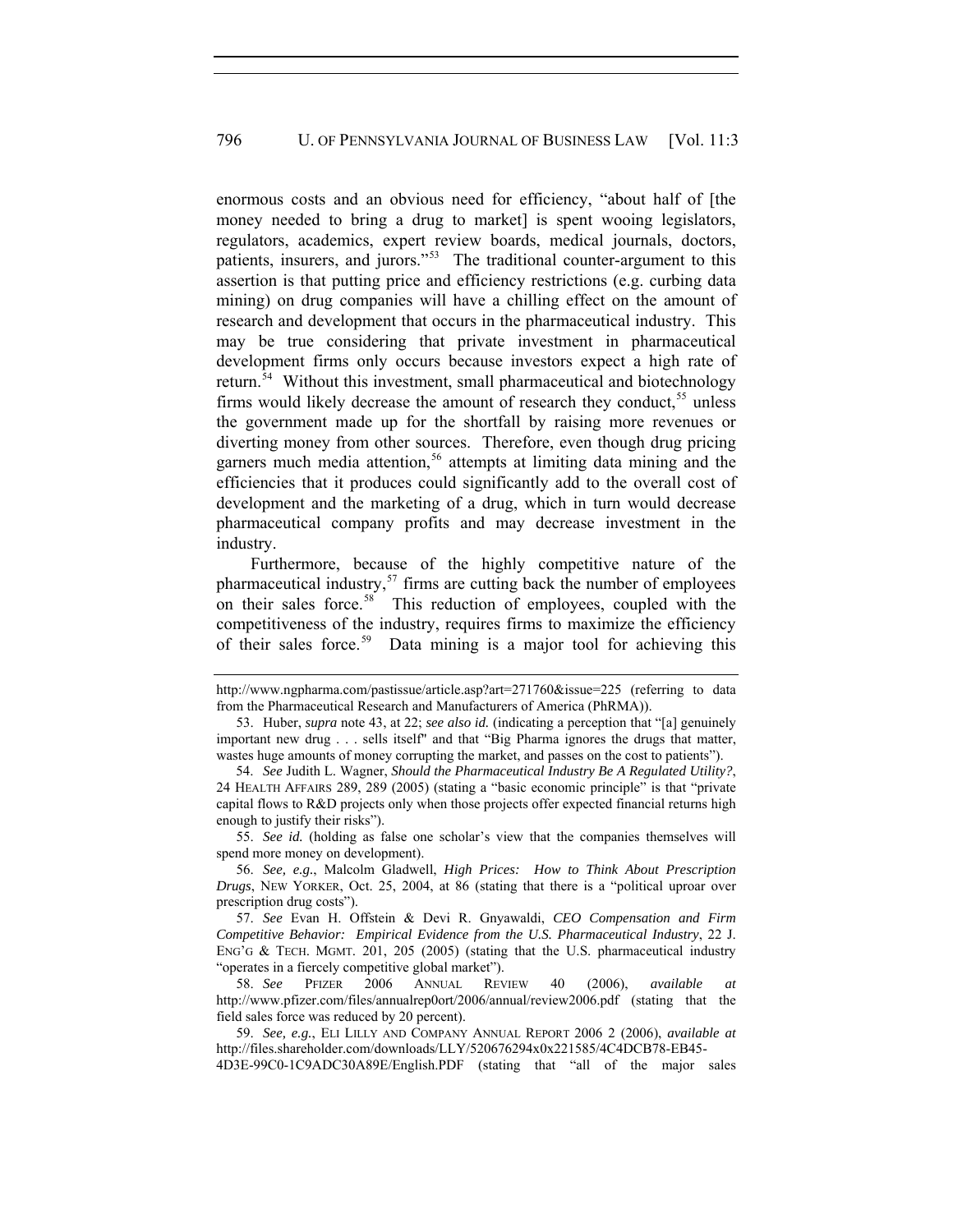2009] PHARMACEUTICAL DATA MINING 797

objective.

Although the focus of this comment is on data mining in the context of the legality and policy considerations of pharmaceutical companies using prescriber information to better target their sales force, it should also be noted that generalized data mining techniques are also used by the health care industry to track adverse effects of drugs, interactions between drugs, and vaccine side-effects.<sup>60</sup>

## *B. Backlash Against Pharmaceutical Data Mining*

The conventional wisdom holds that "[d]octors object to gathering of drug data."61 Many others, including New Hampshire State Representative Cindy Rosenwald, have described pharmaceutical data mining as merely "a money issue."<sup>62</sup> The money spent to gather information is purported to be wasteful because it encourages increased Medicaid spending on prescription drugs.<sup>63</sup> However, it is difficult to imagine how a technique designed to increase private firm efficiency, coupled with physicians' ability to both choose whether to interact with pharmaceutical sales representatives and freely prescribe their drug of choice, can waste money

61. *See* Stephanie Saul, *Doctors Object to Gathering of Drug Data*, N.Y. TIMES, May 4, 2006, at BU1, *available at* http://www.nytimes.com/2006/05/04/business/04prescribe.html (describing how data mining is "virtually unknown to consumers" and "[a]rmed with such data, a drug sales representative can pressure a doctor to write more prescriptions for a name-brand medicine or fewer orders for a competitor's drug").

62. *Id.*

financing-igt.Par.0001.File.tmp/stateadvocacy\_MedicaidFinancingIGT.pdf (describing New Hampshire as one of sixteen states that had "some form of local financing matching requirement" which is a state Medicaid maximization policy to transfer federal Medicaid dollars for other uses, such as, to make up for "state budget shortfalls for other programs or to draw down additional federal Medicaid dollars").

organizations in our U.S. affiliate were newly constituted during 2006" in order to avoid "a system built around individual products and overlapping coverage of the same doctors").

<sup>60.</sup> *See* Anne Trontell, *Expecting the Unexpected—Drug Safety, Pharmacovigilance, and the Prepared Mind*, 351 NEW ENG. J. MED 1385-1387 (2004) (discussing "pharmacovigilance" and the effect that data mining is having on reducing pharmaceutical related adverse effects in several countries); *see also* Lee, *supra* note 48, at A1 (indicating that the data may be used "to help determine whether physicians prescribing a particular high-risk drug have undergone required training about the medicine" and that "[t]he information helps companies, federal health agencies and others educate physicians about drugs, track whether prescribing habits change in response to continuing medical education programs, and promote higher-quality care").

 <sup>63.</sup> However, Medicaid maximization strategies that states employ to garner a higher federal match are likely to be more wasteful. *See* Teresa A. Coughlin et al., *Restoring Fiscal Integrity to Medicaid Financing?*, 26 HEALTH AFFAIRS 1469-80 (2007); *see also* Tim M. Henderson, *Financing: Intragovernmental Transfers and Other Special Financing Mechanisms* (American Academy of Family Physicians Memo), *available at* http://www.aafp.org/online/etc/medialib/aafp\_org/documents/policy/state/medicaid-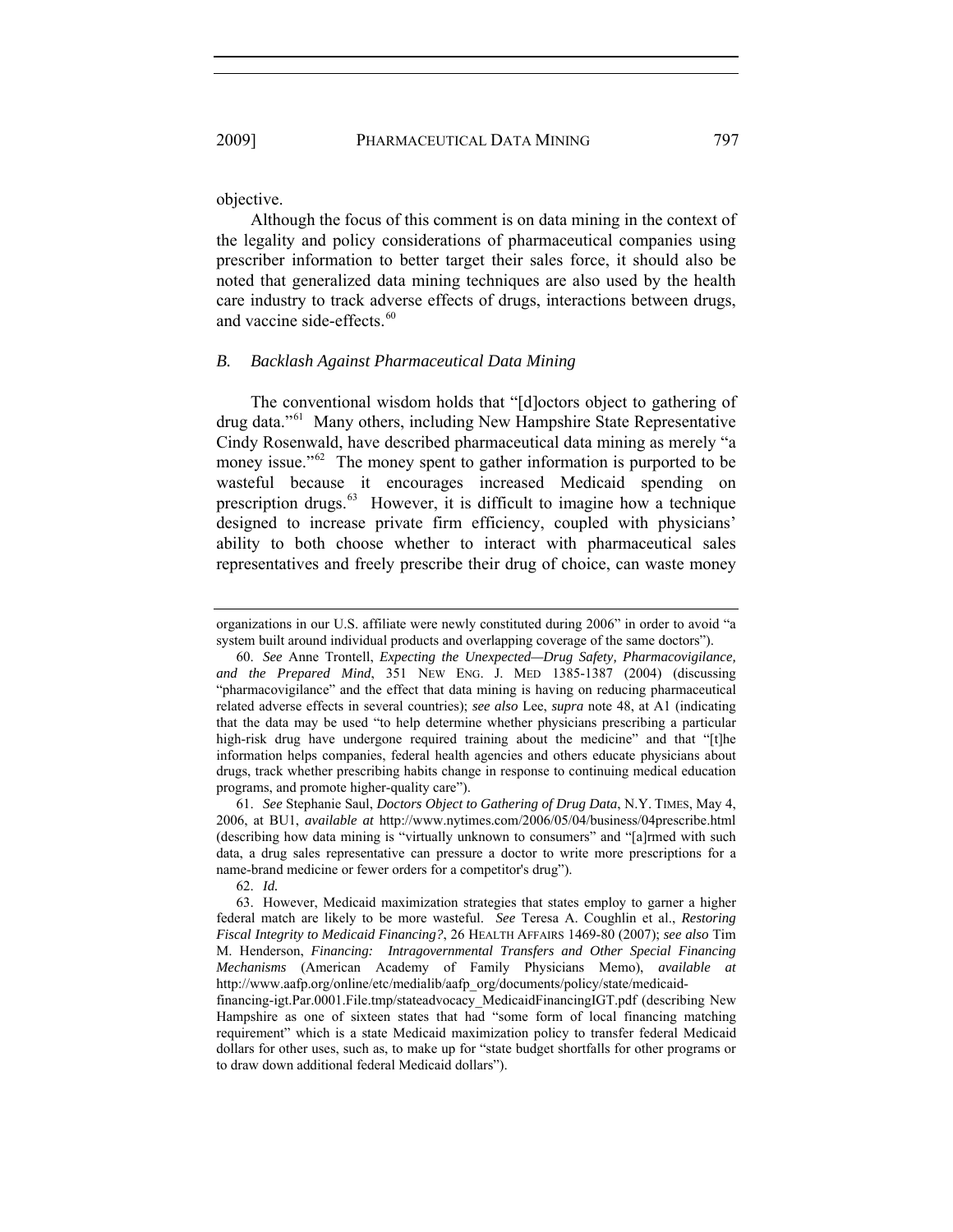by "forcing" doctors to prescribe brand name medications. Nevertheless, the AMA continues to sell prescriber information to data collecting companies.<sup>64</sup> However, due to the aforementioned backlash, the AMA has instituted the Prescribing Data Restriction Program, which allows prescribers to request that their information not be transmitted to pharmaceutical companies (i.e., "opt out").<sup>65</sup>

This means that physicians now have the option to request that their identifying information not be transmitted to pharmaceutical sales teams.<sup>66</sup> This program, coupled with physicians' continued power to prescribe drugs that they alone choose and ability to limit pharmaceutical sales representatives from their office,<sup>67</sup> would seem to imply that doctors do not need additional legal protection that hinders pharmaceutical marketing efficiency and is arguably an unconstitutional violation of commercial free speech. Despite these institutional safeguards, some states have acted legislatively to protect their patients from the "abuses" of pharmaceutical data mining. $68$ 

#### II. OVERVIEW OF RELEVANT FIRST AMENDMENT LAW

Commercial free speech can be narrowly defined as speech that "propose[s] a commercial transaction."<sup>69</sup> Another definition of commercial speech is "expression related solely to the economic interests of the speaker and its audience."<sup>70</sup> The Supreme Court has enumerated a test to determine whether speech is properly characterized as commercial or not. The threepart test asks: (1) whether the speech is an advertisement of some form; (2) whether it refers to a specific product; and (3) whether the speaker has an

<sup>64.</sup> *See* Robert Restuccia & Lydia Vaias, *Prescription Mining Raises Millions for Doctors' Group*, S.F. CHRONICLE, July 25, 2007, at B9 (noting that "[i]n 2005, the AMA made more than \$44 million from the sale of database products, approximately 16 percent of its budget").

<sup>65.</sup> *See id.* (stating that "[t]he program does not bar the sale of prescriber information to pharmaceutical companies; it merely requests and then relies on the industry to prevent the transmission of this data to its sales teams").

<sup>66.</sup> *See id.* (noting that the Prescribing Data Prescription Program is utilized by "less than 1 percent of doctors").

<sup>67.</sup> *See* Benjamin Brewer, *Stopping Drug Reps At the Door*, WSJ, Aug. 16, 2005, *available at* http://online.wsj.com/article/SB112405319132212657.html?mod=US-Business-News (describing a physician that purposefully choose to ban pharmaceutical sales representatives from his office due to the increased amount of "unscheduled interruptions"). The physician also noted that "[o]ne down side to keeping drug salespeople out of my office is that I might get fewer samples to give out to my patients." *Id.* 

<sup>68.</sup> *See* H.B. 1346, 2006 Gen. Court, 159th Sess. (N.H 2006).

 <sup>69.</sup> Va. State Bd. of Pharmacy v. Va. Citizens Consumer Council, Inc., 421 U.S. 748, 762 (1975).

 <sup>70.</sup> Cent. Hudson Gas & Elec. Corp. v. Pub. Serv. Comm'n., 447 U.S. 557, 561 (1980).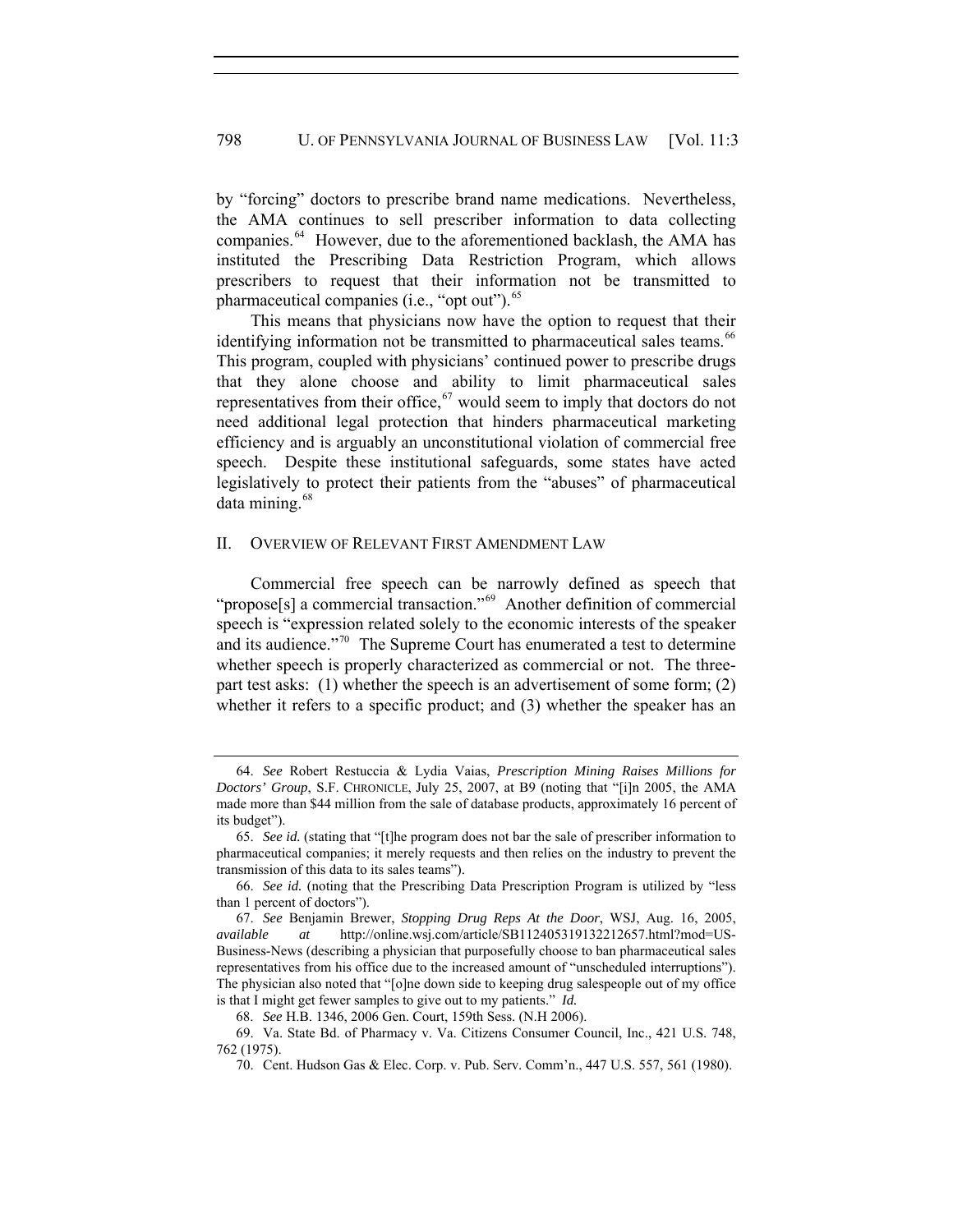2009] PHARMACEUTICAL DATA MINING 799

economic motivation for the speech.<sup>71</sup> While this may provide a framework for most cases, it may not help define commercial speech outside of advertising. The Court, however, has stated that the First Amendment protects speech that has scientific value<sup>72</sup> and contains factual information.<sup>73</sup> However, some forms of speech, including fighting words, can be regulated by statute because they are a form of speech that has only "slight social value."<sup>74</sup>

Once speech has been accurately categorized as commercial, the next step is to determine whether it is constitutionally protected. The Supreme Court expressly held that the Constitution "accords a lesser protection to commercial speech than to other constitutionally guaranteed expression."75 In *Central Hudson*, the Court conveyed a four-part test to determine whether commercial speech warrants constitutional protection. The test asks: (1) whether the protected speech concerns lawful activity and is not misleading; (2) whether the government's interest for regulating the speech is substantial; (3) whether the regulation directly advances the government's asserted interest; and (4) whether the regulation is not more extensive than necessary to serve the government's asserted interest.<sup>76</sup> The Court used intermediate scrutiny in the application of this test.<sup>77</sup>

When determining whether a stated interest is substantial under intermediate scrutiny, courts may not "supplant the precise interests put forward by the State with other suppositions."<sup>78</sup> To establish whether regulation of commercial speech directly advances the government's interest, the party attempting to sustain such a restriction must "demonstrate that the harms it recites are real and that its restriction will in fact alleviate them to a material degree."<sup>79</sup> The Court has also clarified the fourth prong of the test by holding that governmental regulation of

76. *Id.* at 566.

79. Rubin v. Coors Brewing Co., 514 U.S. 476, 487 (1995).

<sup>71.</sup> *See* Bolger v. Youngs Drug Prod. Corp., 463 U.S. 60, 66-67 (1983).

 <sup>72.</sup> Miller v. California, 413 U.S. 15, 34 (1973).

<sup>73.</sup> *Va. State Bd. of Pharmacy*, 421 U.S. at 763-64.

 <sup>74.</sup> Chaplinsky v. New Hampshire, 315 U.S. 568, 571-72 (1942) (stating that "the right of free speech is not absolute at all times and under all circumstances" because "[t]here are certain well-defined and narrowly limited classes of speech, the prevention and punishment of which have never been thought to raise any Constitutional problem"). This reasoning is important because, as will be demonstrated infra, Judge Selya of the First Circuit Court of Appeals relies on *Chapinsky* to determine that regulation of data mining firms' activities is Constitutional. *See infra* note 115.

 <sup>75.</sup> Cent. Hudson Gas & Elec. Corp. v. Pub. Serv. Comm'n of N.Y., 447 U.S. 557, 563 (1980).

<sup>77.</sup> *See* Florida Bar v. Went For It, Inc., 515 U.S. 618, 623 (1995) ("we engage in 'intermediate' scrutiny of restrictions on commercial speech").

 <sup>78.</sup> Edenfield v. Fane, 507 U.S. 761, 768 (1993).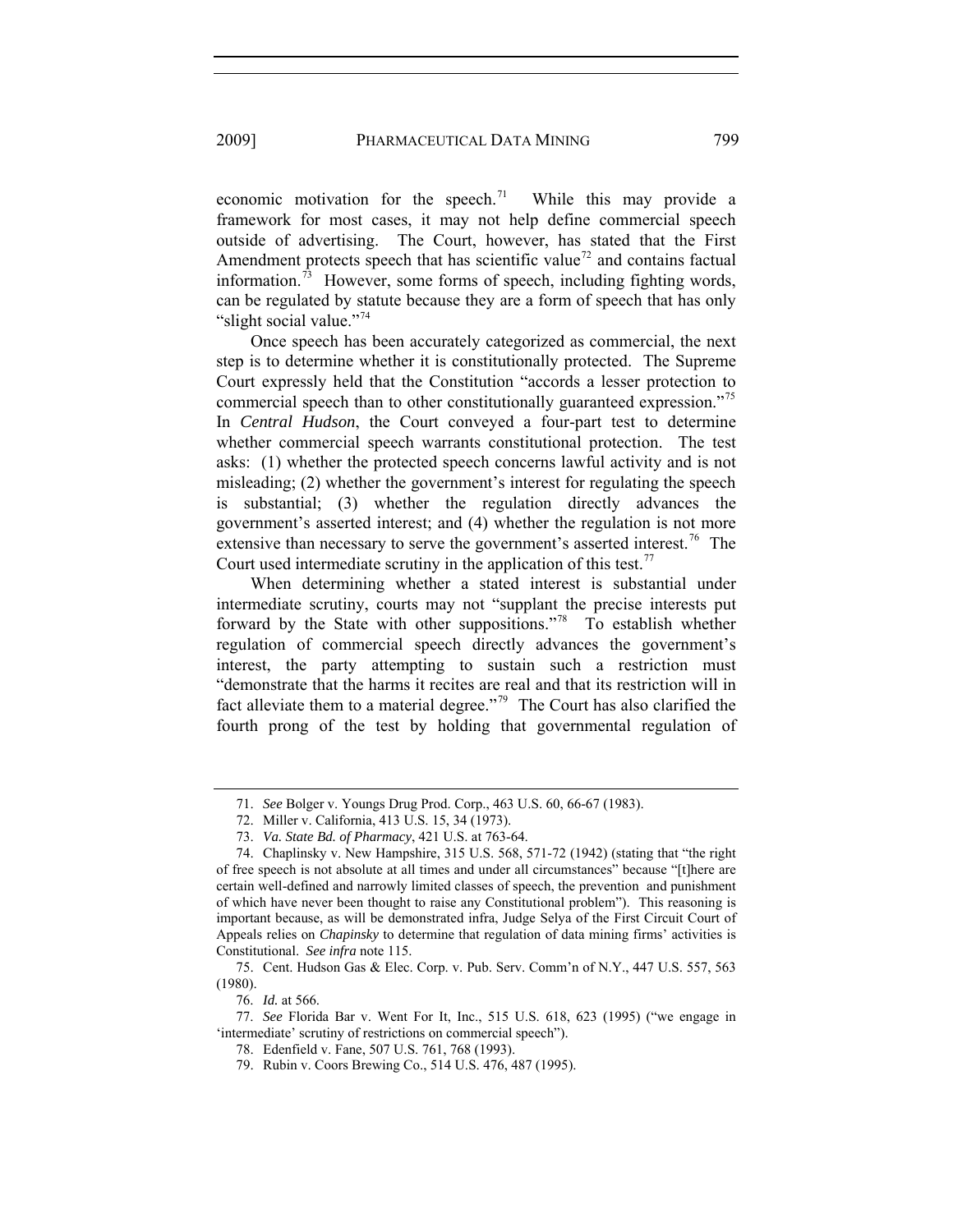commercial speech need not use the least restrictive alternative available.<sup>80</sup> More specifically, this prong requires "a 'fit' between the legislature's ends and the means chosen to accomplish those ends, a fit that is not necessarily perfect, but reasonable."<sup>81</sup>

## *A. IMS Health Inc. v. Ayotte<sup>82</sup>*

*Ayotte* is the first case that demonstrates the arguable unconstitutionality of overbroad limits placed upon pharmaceutical data mining firms. In this case, the district court ultimately overturned the New Hampshire "Prescription Information Law" that barred the "transmission or use of both patient-identifiable data and prescriber-identifiable data for certain commercial purposes."<sup>83</sup>

The legislative history of this statute indicated that it was intended "to protect patient and physician privacy and to save the State, consumers and businesses money by reducing health care costs."<sup>84</sup> The healthcare costs that the legislature was attempting to reduce consisted primarily of the perceived overpayment by the state Medicaid program for branded drugs when generic alternatives were available. $85$  Furthermore, the Attorney General, during the injunction hearing, further justified the statute by submitting to the court a report showing how pharmaceutical companies use prescribing data to target their sales force towards specific doctors, which causes "public mistrust of prescriber decisions, increased drug costs, and the provision of incomplete and/or misleading information to prescribers."86 Based upon these and other findings the New Hampshire Legislature concluded that the statute will "reduce the prescription drug costs for patients, employers [and] the State Medicaid program."87

 <sup>80.</sup> Bd. of Tr. of the State Univ. of N.Y. v. Fox, 492 U.S. 469, 480 (1989); *see also* Greater New Orleans Broad-Casting Ass'n v. United States, 527 U.S. 173, 177 (1999).

<sup>81.</sup> *Florida Bar*, 515 U.S. at 2380.

 <sup>82. 490</sup> F. Supp. 2d 163 (D.N.H. 2007). Note that the procedural posture of this case is an action by the data mining firms for declaratory relief and a permanent injunction concerning N.H. Rev. Stat. Ann. §§318:47-f, 318-B:12(IV) (2006), otherwise known as the Prescription Information Law. *See also* IMS Health v. Ayotte, No. 07-1945, 2008 U.S. App. LEXIS 23701 (1st Cir. Nov. 18, 2008). Note that this is the appeal from the District Court's opinion.

<sup>83.</sup> *Ayotte*, 490 F. Supp. 2d at 170.

<sup>84.</sup> *Id.* at 171.

<sup>85.</sup> *See id.* at 171-72 (describing a state representative's testimony that a one-year supply of Dynacirc, which is a branded medication, costs approximately \$1,047, whereas, Verapamil, which is a generic medication, would cost \$162).

<sup>86.</sup> *Id.* at 172.

<sup>87.</sup> *Id.* at 171. It should also be noted that while this law may in fact help to minimize Medicaid costs in the short term, the New Hampshire Legislature is discounting the effect that an inefficient and less profitable pharmaceutical industry may have an innovation and therefore drug prices in the future. These facts were brought to the attention of the court by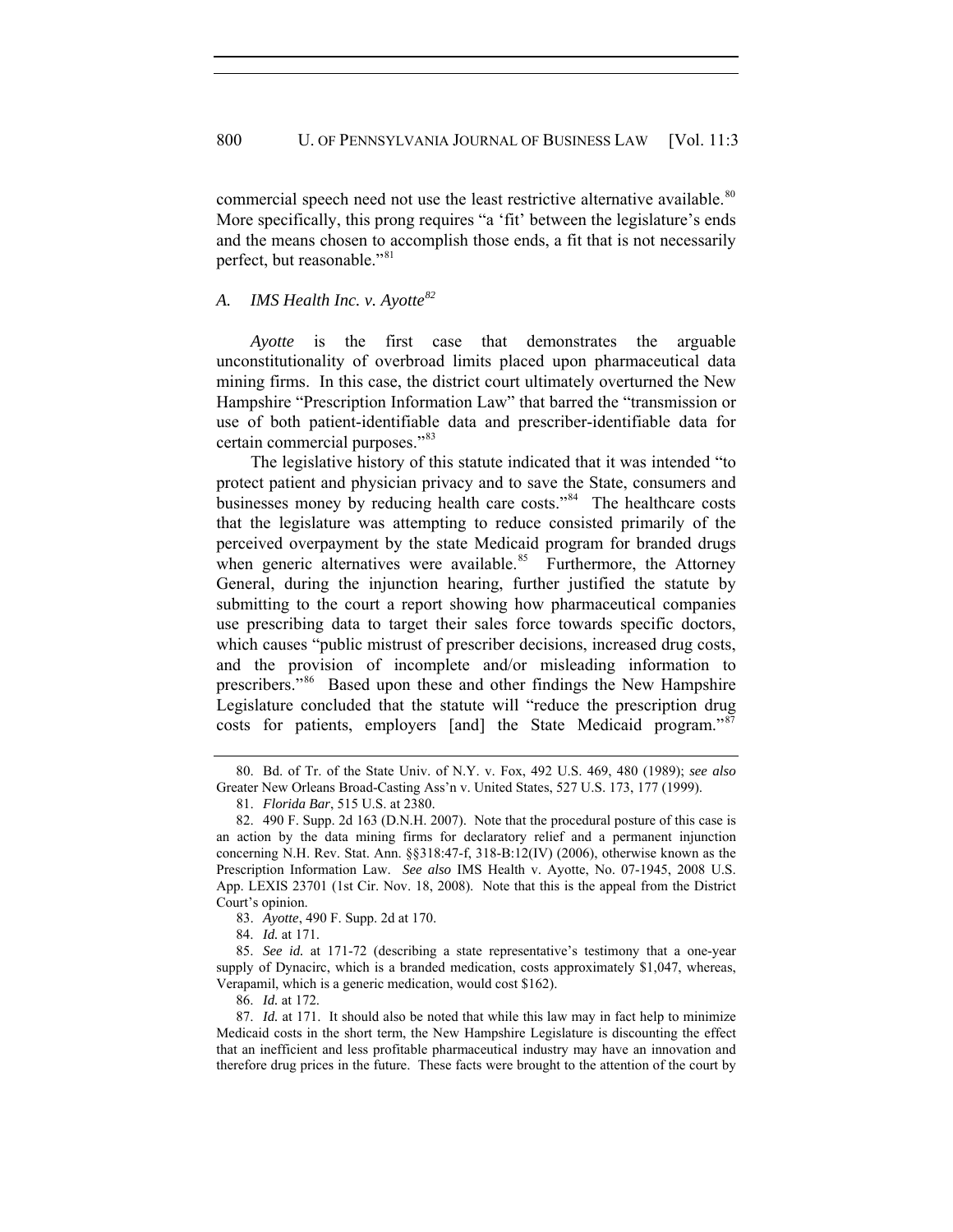Contrary to the State Legislature's position, the New Hampshire Association of Chain Drug Stores "expressed concern that the bill struck too broadly and, among other problems, would prevent prescriptions from being transferred from one pharmacy to another."<sup>88</sup>

The plaintiffs (i.e., the data mining firms) proffered several arguments in an effort to save their business model. First, they argued that the statute is subject to strict scrutiny because it is a content-based restriction on noncommercial speech. Alternatively, the plaintiffs argued that the statute is subject to intermediate scrutiny as commercial speech, and consequently is not narrowly tailored to directly advance a substantial governmental interest. The Attorney General, on the other hand, argued that the statute does not regulate speech and therefore does not violate the First Amendment. In addition, the Attorney General argued that even if the statute does regulate speech, it is subject to immediate scrutiny and passes the aforementioned test.<sup>89</sup>

The court responded to the Attorney General's arguments by establishing that the First Amendment protects speech consisting of factual information, $90$  despite the Attorney General's contention that the statute "targets unprotected factual information, rather than constitutionally protected speech."<sup>91</sup> The court concluded that the law "restricts the transmission of truthful information concerning the prescribing practices of New Hampshire's health care providers" and "is not exempt from First Amendment review merely because it targets factual information."<sup>92</sup> The court went on to note that the statute prevents pharmaceutical companies from using prescriber-specific data to direct their sales force towards specific prescribers. Therefore, the First Amendment analysis was particularly applicable because the statute "affect[s] both the speaker's

representatives from IMS Health and Verispan. *See id.* at 173.

<sup>88.</sup> *Id.* at 173. Furthermore, the AMA expressed an opinion that "[t]he unintended consequence of restrictive legislation is that companies that collect and process this information may no longer be willing to spend the resources necessary to maintain these data. Therefore, these data would no longer be available for those public benefits." The public benefits of information provided by data mining firms include, "(1) promoting public health policy, (2) accelerating healthcare innovation, (3)driving best clinical practice, and (4)monitoring drug safety and (5) clinical trial recruitment." *See* American Medical Association, *The Unintended Consequences of Proposals to Restrict Disclosure of Physician Prescribing Data*, *available at* http://www.amaassn.org/ama1/pub/upload/mm/432/rxamapositionmarch07.pdf.

 <sup>89.</sup> The Attorney General also argued that the plaintiff lacked standing to sue. However, the court dismissed this argument in part because the plaintiffs are "plainly subject to prosecution as conspirators if they conspire with covered entities to violate the law." *Ayotte*, 490 F. Supp. 2d at 174 n.9.

<sup>90.</sup> *Id.* (citing several cases including *Va. Bd. of Pharmacy,* 425 U.S. at 762).

<sup>91.</sup> *Id.*

<sup>92.</sup> *Id.* at 175.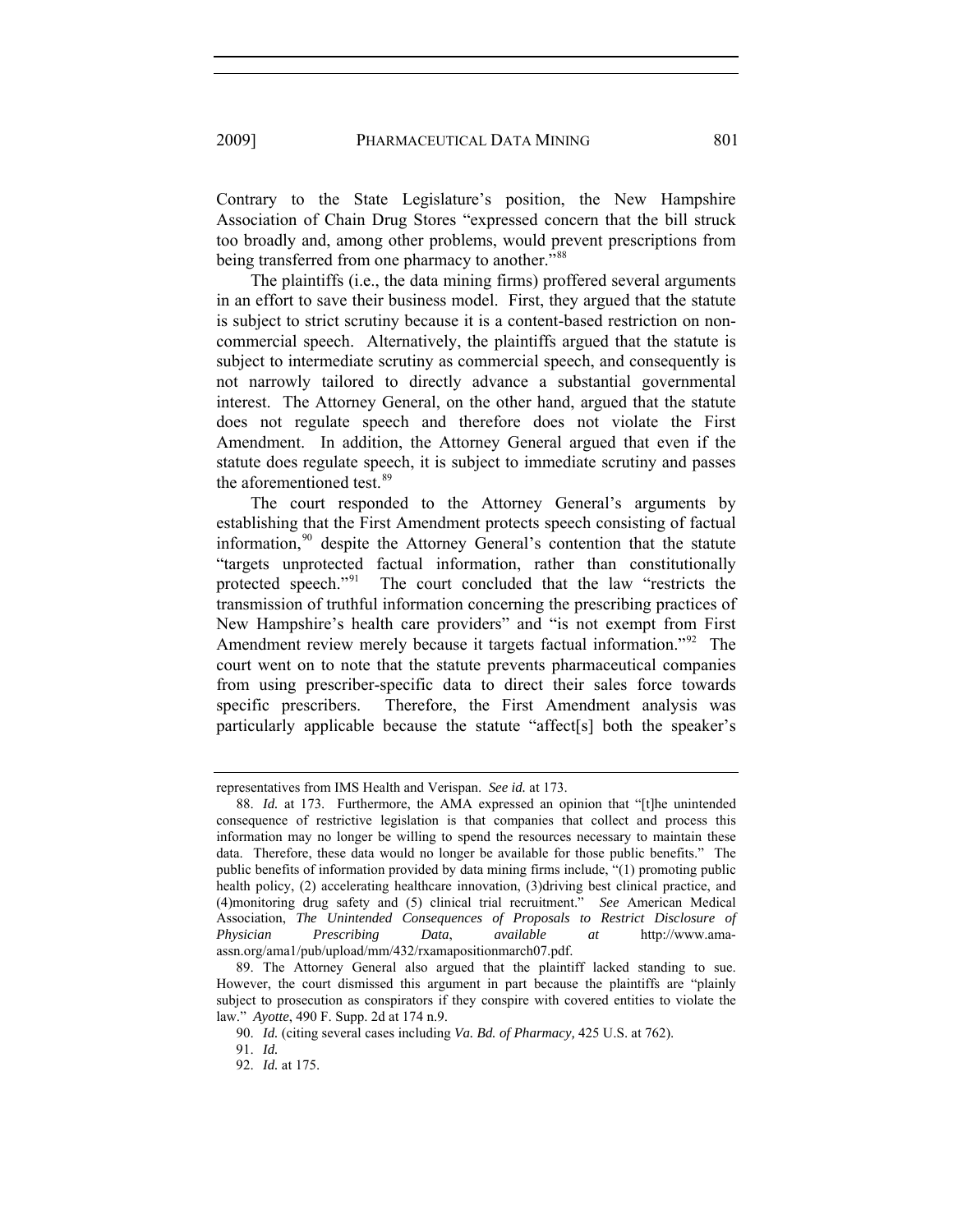ability to communicate with his intended audience and the audience's right to receive information."<sup>93</sup>

After the statute was shown to inhibit speech under the First Amendment, the court had to determine the level of scrutiny. The court rejected the plaintiffs' argument that the statute regulated non-commercial speech, and hence should be subject to strict scrutiny, because the statute only restricted the use of prescriber-identifiable data for certain limited commercial purposes (i.e., re-sale to pharmaceutical companies). Due to prior precedent, the court then applied the *Central Hudson* definition of commercial speech. $94$  In sum, the court held that "the [Prescription Information Law] is a commercial speech restriction under *Central Hudson* because it restricts only speech that is 'solely in the individual interest of the speaker and its specific business audience.'"<sup>95</sup>

Once it was determined that the law affected commercial free speech, intermediate scrutiny was applied under the *Central Hudson* test.<sup>96</sup> The Attorney General argued that protecting prescriber privacy is a substantial governmental interest because "the State has a substantial interest in lowering health care costs and limiting unwarranted intrusions into the decision making process of prescribing physicians."97 The court made an important observation that the Attorney General could not have claimed that the statute protected a substantial information privacy interest. This is for two reasons: First, "most information privacy laws protect the privacy of personal information"98 and the state's interest in the protection of business information is not equivalent to the state's interest in protecting personal information. Second, prescribers cannot claim an expectation of privacy in their prescribing practices because they are well aware that this information is transmitted to many different parties, including, "patients, pharmacies, insurance companies, medical review committees, and government agencies."99 This intuitively means there is no protectable privacy interest in prescriber data that does not identify patients' identities.

The Attorney General, in arguing that the state's substantial interest is comprised of lowering health care costs, claimed "that pharmaceutical

<sup>93.</sup> *Id.* Note that the speaker referred to is the pharmaceutical data mining firms and the audience consists of the prescribers.

 <sup>94.</sup> The Supreme Court defined commercial speech in *Central Hudson* as speech "related solely to the economic interests of the speaker and its audience." 447 U.S. 557, 561 (1980). Furthermore, the Court in *Central Hudson* held that commercial speech regulations ordinarily are "subject to an intermediate level of scrutiny." *Id.* at 573.

<sup>95.</sup> *Ayotte*, 490 F. Supp. 2d at 176. The court also noted in dicta that the same result would be warranted even if a narrower definition of commercial speech were to be used. *Id.* 96. *See supra* note 77 and accompanying text.

 <sup>97.</sup> State's Trial Memorandum at 20, *Ayotte*, 490 F. Supp. 2d 163 (D.N.H. 2007).

<sup>98.</sup> *Ayotte*, 490 F. Supp. 2d at 179 n.13.

<sup>99.</sup> *Id.*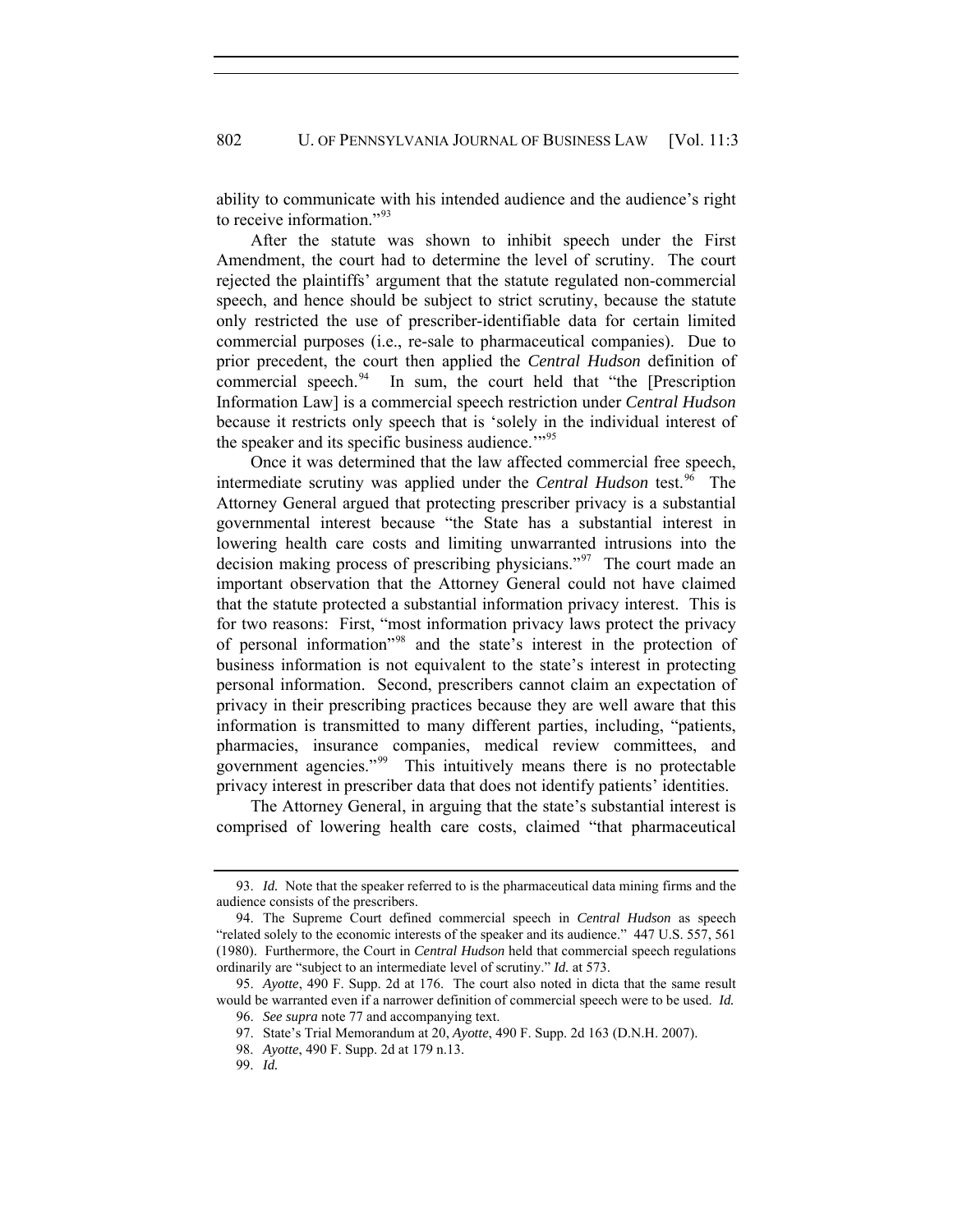companies use prescriber-identifiable data to 'pressure' health care providers."<sup>100</sup> However, there was no proof that the "pressure" being applied to health care providers was inappropriate.<sup>101</sup> Indeed, the court noted that the Attorney General was not claiming that the pharmaceutical sales representatives were using the data to relay deceitful information to prescribers.<sup>102</sup> Therefore, the statute did not support a substantial government interest.

The next issue, despite the lack of a substantial governmental interest, was whether the statute directly advanced the state's interests in enhancing public health and restraining health care spending. The Attorney General argued that prescription data mining makes pharmaceutical sales more efficient, which allows pharmaceutical companies to have an easier time selling their products (i.e., name brand drugs). Therefore, the sales of branded medications will increase (which also increases pharmaceutical company profits), and the state will end up spending more than necessary on healthcare costs. This assumes, as the court correctly pointed out, that "any increase in the number of prescriptions written for brand-name drugs when compared to generic alternatives harms the public health and increases health care costs because branded drugs often turn out to be more harmful than generic alternatives."<sup>103</sup>

However, the court reasoned that the Attorney General's argument was a "general claim" dependent upon the "unproven proposition" that branded medications cause more injury relative to generic drugs.<sup>104</sup> Moreover, the Attorney General's argument that prescriber data was being used to target physicians who were prone to prescribe newer drugs was "unpersuasive" and the argument that the statute contains health care costs assumes a proposition that "is far from self evident."<sup>105</sup> Finally, the court insisted that even if the unproven allegations of the Attorney General were true, the statute would still not advance the state's interest in protecting the public's health. The court reasoned, "health care providers are highly trained professionals who are committed to working in the public

<sup>100.</sup> *Id.* at 179.

<sup>101.</sup> *Id.* However, the court did note that the law's legislative history indicated possible prescriber coercion. This evidence of coercion was in part from a nurse practitioner who received free coffee and donuts from a pharmaceutical sales representative. The Attorney General did not present this evidence at trial and the court held that there was no "credible evidence in the record that supports the notion that pharmaceutical companies are routinely using prescriber-identifiable data to coerce health care providers." *Id.* at 180 n.14.

<sup>102.</sup> *Id.* at 181.

<sup>103.</sup> *Id.* at 180.

<sup>104.</sup> *Id.*

<sup>105.</sup> *Id.* The proposition that the court was referring to was that the health care savings resulting from the statute will not simultaneously compromise patient care in some circumstances.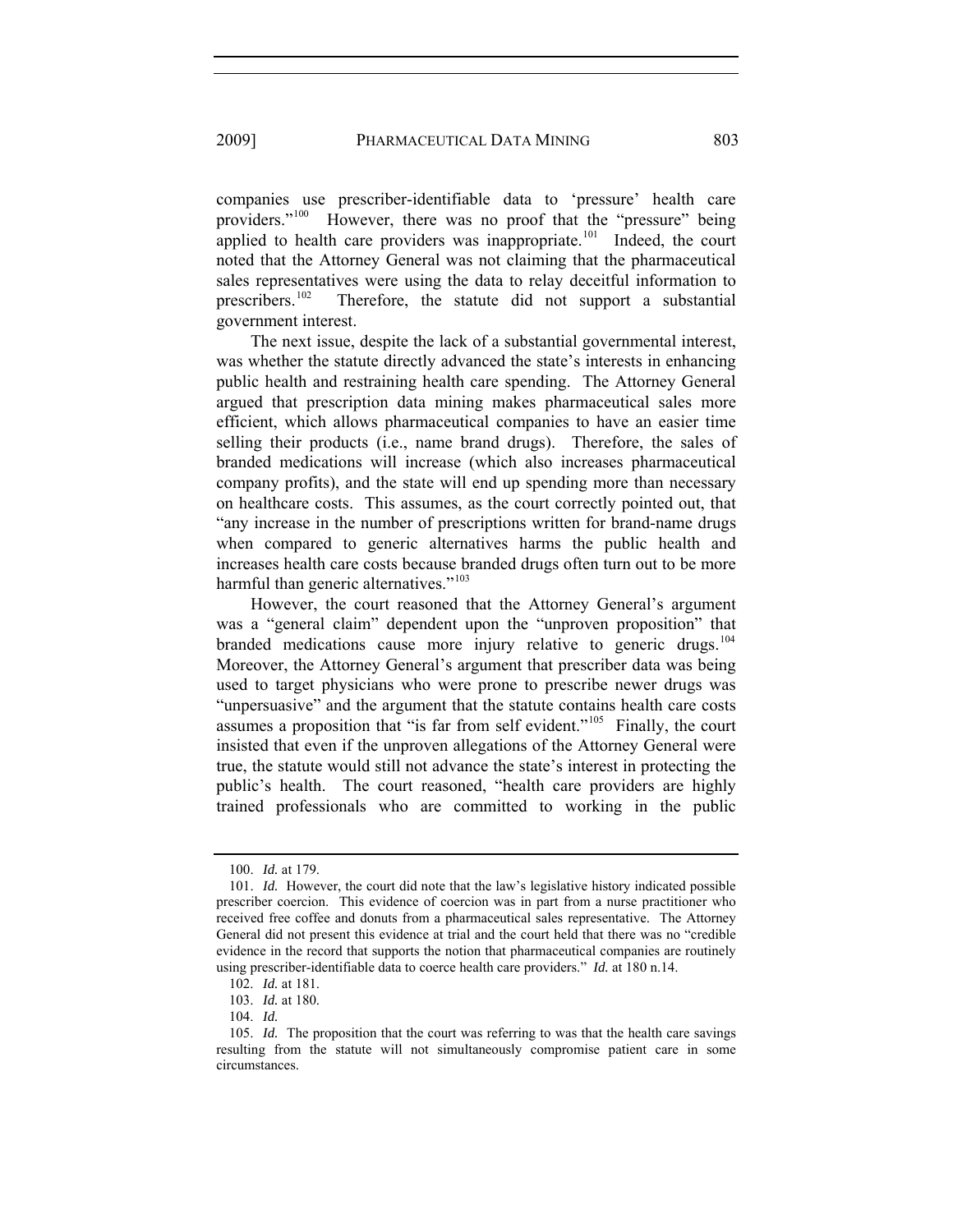interest."<sup>106</sup> Therefore, prescribers are unlikely to act irrationally when confronted with the truthful commercial speech that the statute targeted.<sup>107</sup>

After rejecting the Attorney General's claims regarding the first two elements of the *Central Hudson* test, the court analyzed the third prong of the test to determine whether the statute was more extensive than necessary to achieve the state's asserted interests. The court that noted the statute does not differentiate between using the prescriber data to target physicians based upon the need to deliver factual pharmaceutical information and the use of the information to coerce physicians into prescribing certain drugs. Because the statute lacked this distinction, it was overbroad and served to impose "a sweeping ban on the use of prescriber-identifiable information to enhance the effectiveness and efficiency of all detailing."<sup>108</sup> The court went further by offering several ways that the state could achieve their asserted interests, while not unconstitutionally restricting commercial speech. For example, the state legislature could limit gift-giving from pharmaceutical companies, require more continuing education for prescribers describing better prescribing practices, or implement a prior authorization or preferred drug list for the state's Medicaid formulary.<sup>109</sup> The court's proposed alternatives center around the fundamental flaw in Cindy Rosenwald's and the rest of the New Hampshire State Legislature's reasoning. The court reasoned that in order to advance the state's proposed interests, "the remedy to be applied is more speech, not enforced silence."<sup>110</sup>

Despite the thorough analysis of the district court, the case was reversed on appeal.<sup>111</sup> The Honorable Judge Bruce Selya of the First Circuit Court of Appeals wrote the majority opinion. Judge Selya first discussed whether the data mining companies had standing. The court concluded that the data mining firms' standing was restricted to the data mining firms' specific activities, which included "the acquisition, aggregation, and sale of prescriber-identifiable data."<sup>112</sup>

In deciding whether the aforementioned activities were speech or

<sup>106.</sup> *Id.* at 181.

<sup>107.</sup> *See id.* (quoting the Supreme Court in *Va. State Bd. of Pharmacy* that

<sup>&</sup>quot;[B]ans against truthful, non-misleading commercial speech . . . usually rest solely on the offensive assumption that the public will respond 'irrationally' to the truth. The First Amendment directs us to be especially skeptical of regulations that seek to keep people in the dark for what the government perceives to be their own good.").

<sup>108.</sup> *Id.* at 182.

<sup>109.</sup> *Id.*

<sup>110.</sup> *Id.* at 181 (citing Whitney v. California, 274 U.S. 357, 377 (1927)).

<sup>111.</sup> *Ayotte*, 2008 U.S. App. LEXIS 23701, at \*59.

<sup>112.</sup> *Id.* at \*19. Note that this does not include "the use of that information by pharmaceutical company detailers to promote particular products to physicians," which is surely commercial activity. *Id.* at \*14-15.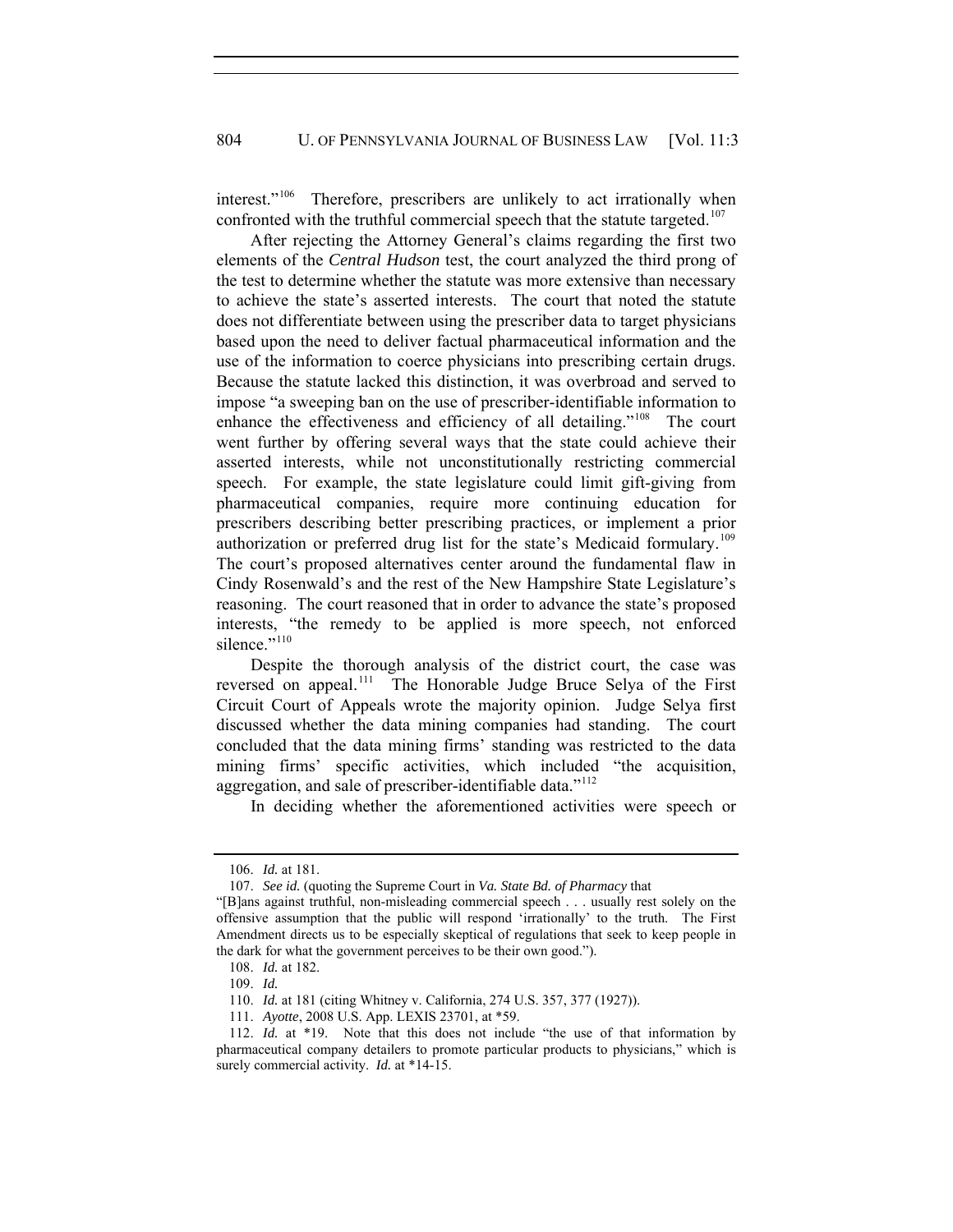conduct, the court noted that "[t]he challenged portions of the statute principally regulate conduct, and to the extent that the challenged portions impinge at all upon speech, that speech is of scant societal value."<sup>113</sup> The court conceded that the statute implicated speech, but only speech that is primarily between doctors and detailers. This reasoning was enough to doom the fate of the data mining firms because the regulation of conduct (not speech) falls within "other species of speech-related regulations that effectively lie beyond the reach of the First Amendment."114 It is important to note that conduct that falls within the category of "other species of speech related regulations" has a common underlying feature. This type of statutorily regulated conduct originates "from a felt sense that the underlying laws are inoffensive to the core values of the First Amendment."<sup>115</sup> Furthermore, the court defined their use of the word "inoffensive" as meaning that the "other species" primarily "regulate conduct and, to the extent that they regulate speech at all, that putative speech comprises items of nugatory informational value."<sup>116</sup> In other words, the data mining firms' business did not have to undergo First Amendment scrutiny because Judge Selya had a "felt sense" that the New Hampshire Legislature was merely regulating conduct, and that prescriber information has "nugatory" value.<sup>117</sup>

The court did not stop there. In an analysis of a hypothetical, the court assumed, "arguendo, that the acquisition, manipulation and sale of prescriber-identifiable data comes within the compass of the First Amendment."<sup>118</sup> Despite this hypothetical situation, the court ultimately

<sup>113.</sup> *Id.* at \*26. The court further noted that "the challenged elements of the Prescription Information Law principally regulate conduct because those provisions serve only to restrict the ability of data miners to aggregate, compile, and transfer information destined for narrowly defined commercial ends." *Id.* 

<sup>114.</sup> *Id.* at \*23. The court noted that the "other species" include restraints of trade, communications in furtherance of crimes, statements or actions creating hostile work environments, and promises of benefits made by an employer during a union election. *Id.* at \*24.

<sup>115.</sup> *Id.* at \*25. Note that Judge Selya relies on Chaplinsky v. N.H., 315 U.S. 568, 572 (U.S. 1942), to make the point that the data miners' commercial speech is not protectable. However, *Chapinsky* involves the Constitutionality of the regulation of "fighting words" and is only tangentially applicable to the commercial free speech at issue in the present case. In addition, comparing the value of "fighting words" relative to prescription information seems spurious at best.

<sup>116.</sup> *Id.*

<sup>117.</sup> *Id.* It should be noted that Judge Selya left the door open for pharmaceutical companies to sue claiming a First Amendment violation. The court stated that, "[a]lthough speech, protected or not, is implicated by the Prescription Information Law, it consists primarily of communications between detailers and doctors—but no detailer or doctor is a plaintiff here. Therefore, an adjudication of that aspect of the law must await a proper plaintiff." *Id.* at \*28-29.

<sup>118.</sup> *Id.* at \*31.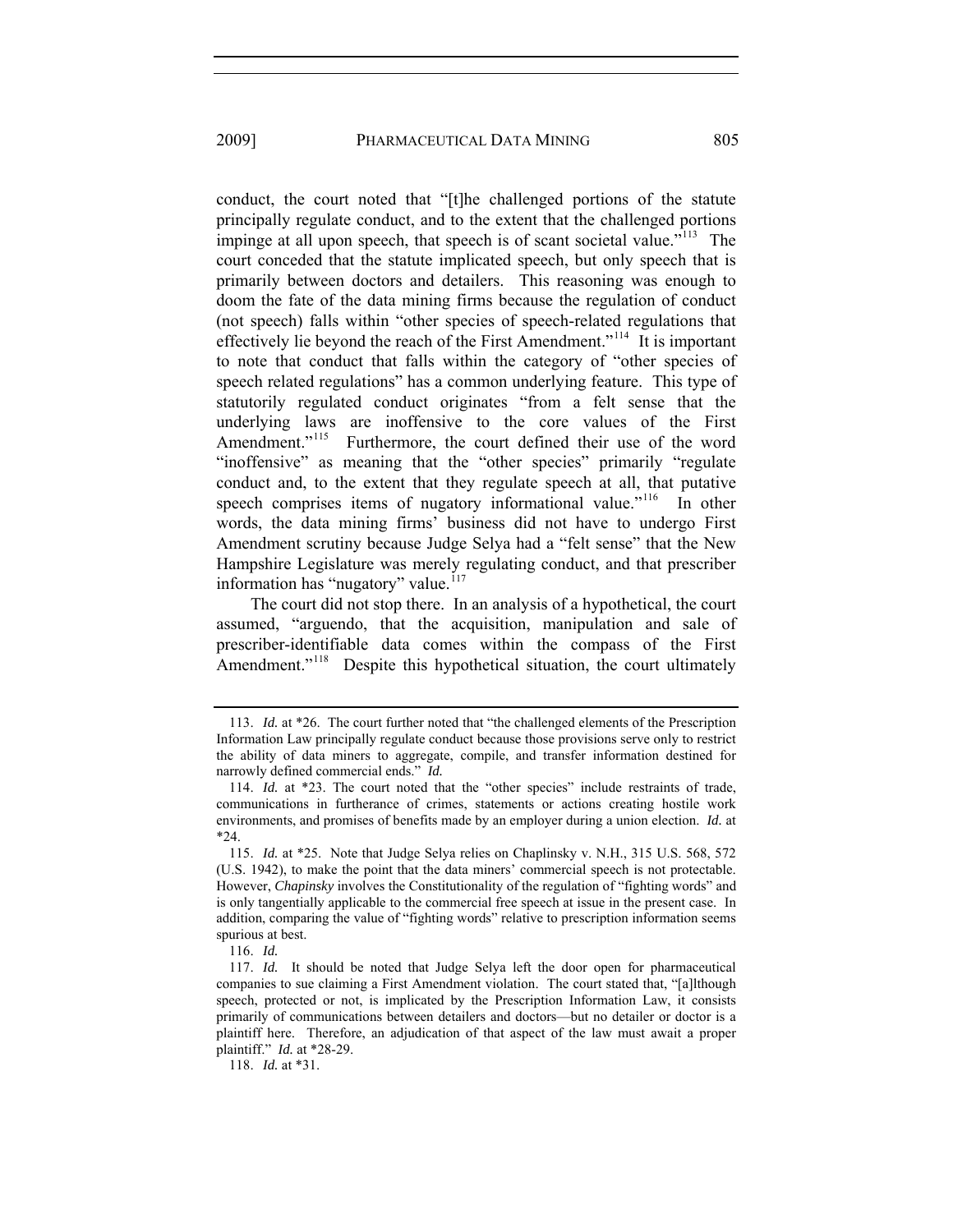held that "even if one assumes that those provisions to some extent implicate commercial speech, they do not violate the First Amendment."<sup>119</sup> In reaching this decision, the court applied *Central Hudson*. First, the court indicated that New Hampshire had three stated interests, which included, "maintaining patient and prescriber privacy, protecting citizens' health from the adverse effects of skewed prescribing practices, and cost containment."<sup>120</sup> In finding that cost containment was a substantial state interest, the court dramatically reasoned that "[f]iscal problems have caused entire civilizations to crumble."121 Therefore, the State had met part of the *Central Hudson* test.

For the next part of the *Central Hudson* test, the court had to decide whether the Prescription Information Law directly advanced the goal of cost containment. Judge Selya found that the State provided sufficient evidence to show that the statute leads to better healthcare cost containment.<sup>122</sup> He then rebutted the district court's reasoning<sup>123</sup> by concluding that, even though some branded pharmaceuticals may produce better clinical results, this, in and of itself, is "too flimsy a hook on which to hang a conclusion that a decrease in the prescription of brand-name drugs would be unlikely to yield a net diminution in health care costs."<sup>124</sup> In chastising the district court's insistence that the New Hampshire Attorney General actually present solid evidence on the Prescription Information Law net health care costs, Judge Selya noted that New Hampshire was in the "vanguard" when "formulating public policy . . . to deny detailers access to prescribing histories," and therefore the District Court was found "to demand too much."125 Despite the lack of evidence

 123. Recall that the district court concluded that the Attorney General made a flawed assumption that "any health care cost savings that will result from a ban on the use of prescriber-identifiable data can be achieved without compromising patient care." *Id.* at \*39.

<sup>119.</sup> *Id.* at \*49-50.

<sup>120.</sup> *Id.* at \*33. It is important to note that the court decided to restrict their analysis to only cost containment. *Id.* 

<sup>121.</sup> *Id.* at \*33.

 <sup>122.</sup> More specifically, Judge Selya stated that there was "competent evidence that detailing increases the prescription of brand-name drugs, that brand-name drugs tend to be more expensive, that detailers' possession of prescribing histories heightens this exorbitant effect, that many aggressively detailed drugs provide no benefit vis-à-vis their far cheaper generic counterparts, and that detailing had contributed to pharmaceutical scandals endangering both the public health and the public coffers." *Id.* at \*41.

<sup>124.</sup> *Id.* at \*41.

<sup>125.</sup> *Id.* at \*42-43. It should be noted that it seems inappropriate, over the long-term, for a state legislature to routinely pass new legislation that lacks substantial evidentiary support (although, according to Judge Selya it is legally sufficient when a state is in the "vanguard"). Furthermore, as the New Hampshire Legislature garners the appropriate evidence to support their new policy (which they will presumably accomplish), it is not apparent they will alter the Prescription Information Law if the evidence proves contradictory.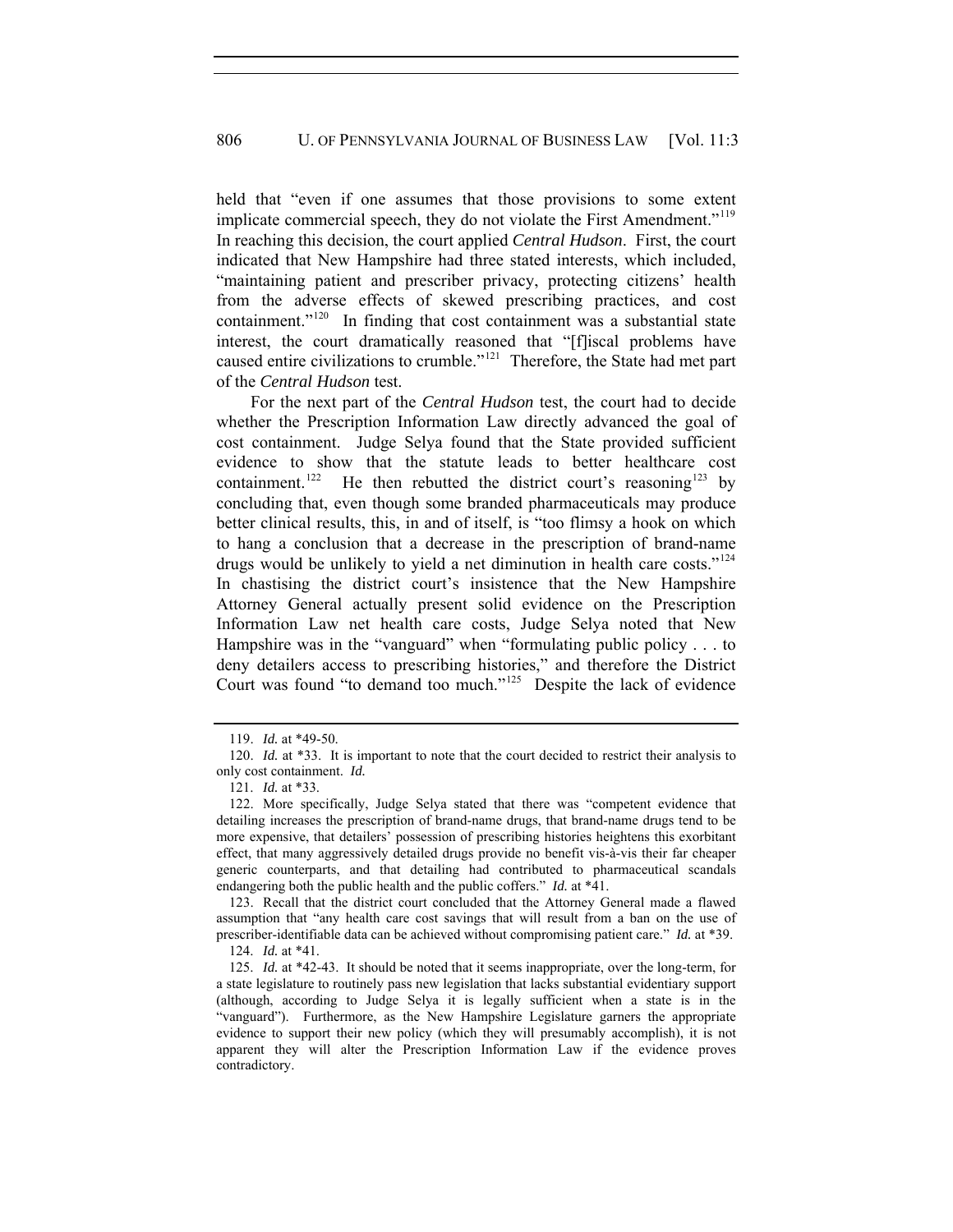supporting the cost containment theory, the court decided to give the New Hampshire Legislature sufficient "elbow room" to find that the "Prescription Information Law is reasonably calculated to advance its substantial interest in reducing overall health care costs."<sup>126</sup>

For the final *Central Hudson* question, the court had to determine whether the regulation is not more extensive than necessary to serve the government's interest. To justify the New Hampshire Legislature, the court stated that "[t]he Prescription Information Law was a targeted legislative response to a particular problem that had proven resistant to a number of different regulatory approaches."<sup>127</sup> In particular, Judge Selya thought that it was impractical for New Hampshire "to retool" its Medicaid formulary to make brand name drugs non-preferred and available only if a physician consults with a pharmacist. Furthermore, the court noted that this policy would "make no inroads with respect to privately insured patients."<sup>128</sup> What the court apparently failed to realize is that the New Hampshire Medicaid system already has a preferred and non-preferred formulary, which is segregated precisely as the district court suggested.<sup>129</sup> Moreover, private insurance plans follow the same structure in order to minimize cost. Finally, when a doctor prescribes a non-preferred drug, the pharmacist and doctor typically consult as to what other options are available and whether or not a prior authorization<sup>130</sup> needs to be obtained from the insurer.<sup>131</sup> Therefore, the court failed to realize that the "crude" attempt to remedy the compromised prescribing habits of physicians after the fact" is the precise system that doctors and pharmacists already operate in.<sup>132</sup> However, the court tried to explain itself by noting that even though

<sup>126.</sup> *Id.* at \*45.

<sup>127.</sup> *Id.* at \*46. However, this only begs the question as to why a regulatory approach was needed at all.

<sup>128.</sup> *Id.* at \*48.

 <sup>129.</sup> New Hampshire Department of Health and Human Services Preferred Drug List, *available at*

http://www.dhhs.state.nh.us/NR/rdonlyres/eenpjx5ovw5xenxiv65oe5fdha56vob2enswz2bs mpvjhcgzmcdmzxacx6m4kbcmbhlzg6sn3lh3mywotimde. Notice that the preferred drugs are predominantly generic and the non-preferred are predominantly brand.

 <sup>130.</sup> A prior authorization is, "[i]n pharmacy, a cost-containment procedure that requires a prescriber to obtain permission to prescribe a medication prior to prescribing it." MedicineNet.com, http://www.medterms.com (last visited Jan. 27, 2009).

 <sup>131. &</sup>quot;When a private insurance company or Medicaid rejects a prescription I will call the doctor. Sometimes the doctor and I will discuss changing the prescription to a drug that is covered, and other times the doctor will submit a prior authorization form in order to get the private insurer or Medicaid to cover the drug. Either way, under the present system, the doctor has to take extra time to deal with the prescribed drug that is not covered by the patient's insurance due to the private insurer or Medicaid having a preferred and nonpreferred drug list." Interview with Dr. Katie Wang, Pharmacy Manager, CVS (Nov. 20, 2008).

<sup>132.</sup> *Ayotte*, 2008 U.S. App. LEXIS 23701, at \*48.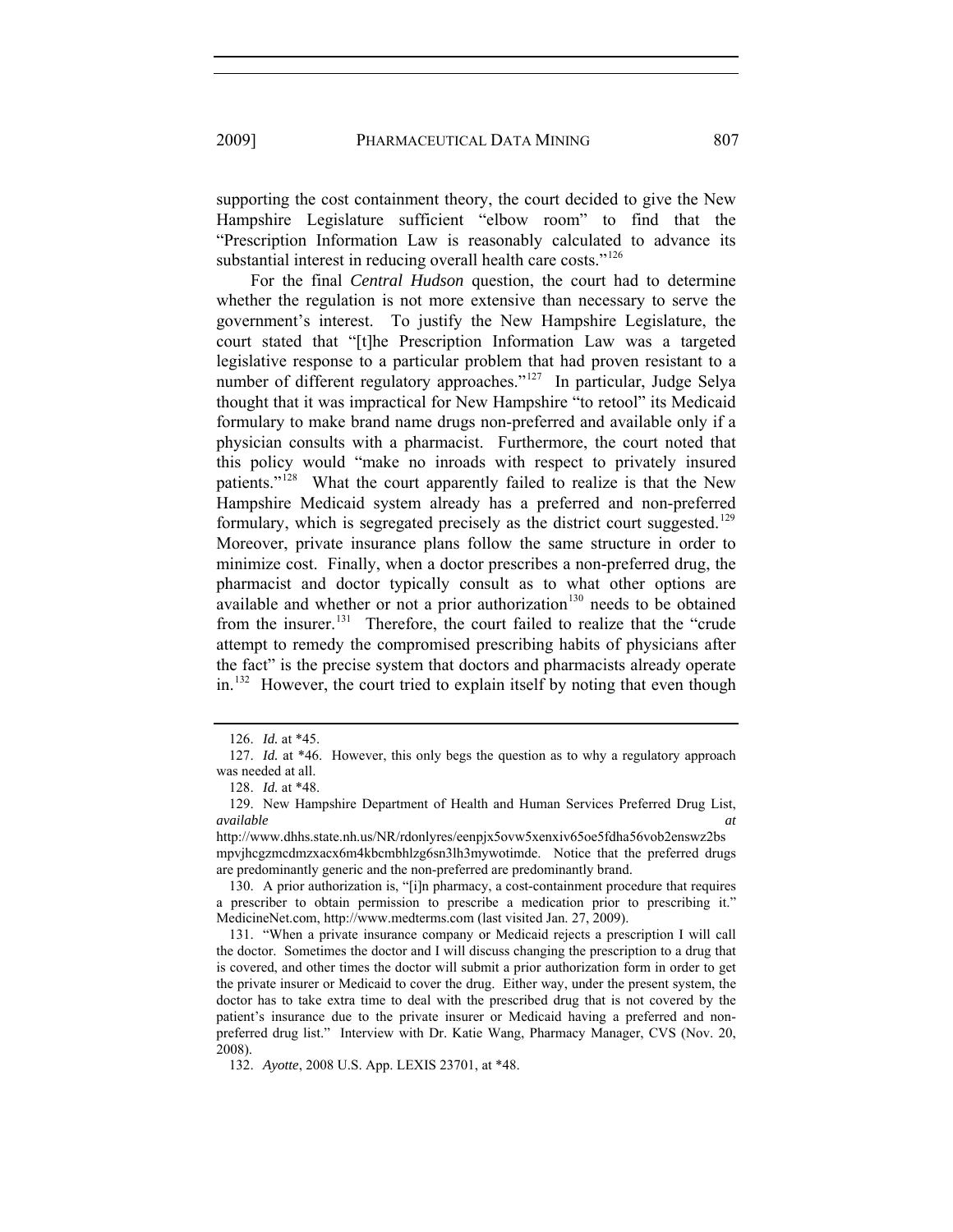a preferred and non-preferred formulary, which is already in place, would presumably contain costs, the Prescription Information Law was enacted "not only to lower costs but also to prevent detailers from exerting so much influence over physicians' prescribing habits."133 With this justification, the court erratically departed from their cost containment analysis and presumably provided a sufficient justification as to why the Prescription Information Law is no more restrictive than necessary. It should be noted that the court may have veered from the cost containment analysis because the district court suggested several adequate remedies for the over-breath of the Prescription Information Law and exposed the government's asserted cost containment interest as merely nugatory.

The court continued to summarily reject the plaintiff's contention that the statute was void for vagueness and unconstitutional under the dormant commerce clause. In their analysis, several concessions were made to the data mining firms. First, the court noted that data mining firms may sell prescriber data to pharmaceutical firms "for research or for recruiting physicians to participate in clinical trials of newly developed drugs."134 Therefore, if data mining firms sell the prescriber data for permissible purposes, they cannot be held liable for impermissible uses of the data further downstream by the pharmaceutical companies. Nevertheless, the court provided a caveat that data purchased by pharmaceutical companies for research purposes cannot then be used for targeted detailing.<sup>135</sup> However, the court refused to address whether a pharmaceutical company can be liable for data properly acquired, which is then used to target physicians.136 Thus, data mining firms will not be held liable if prescribing data is collected for permissible uses. However, using permissibly collected data for impermissible uses is a violation of the Prescription Information Law, yet the court did not address pharmaceutical company liability. Consequently, it is a mystery as to who is liable for impermissible uses of permissibly collected data.

Second, while rejecting the plaintiff's dormant commerce clause argument, the court noted that the Prescription Information Law "may not accomplish very much" because prescriber data is permitted to be transferred "to out-of-state facilities where it can then be aggregated and sold legally to others."<sup>137</sup> The court then punted the ultimate question as to whether that information can then be used in New Hampshire to other courts.138 Therefore, based upon the court's analysis, data mining firms can

<sup>133.</sup> *Id.* at \*49.

<sup>134.</sup> *Id.* at \*53.

<sup>135.</sup> *Id.* at \*52

<sup>136.</sup> *Id.* at \*55 n.10.

<sup>137.</sup> *Id.* at \*60.

<sup>138.</sup> *Id.* at \*60 n.11.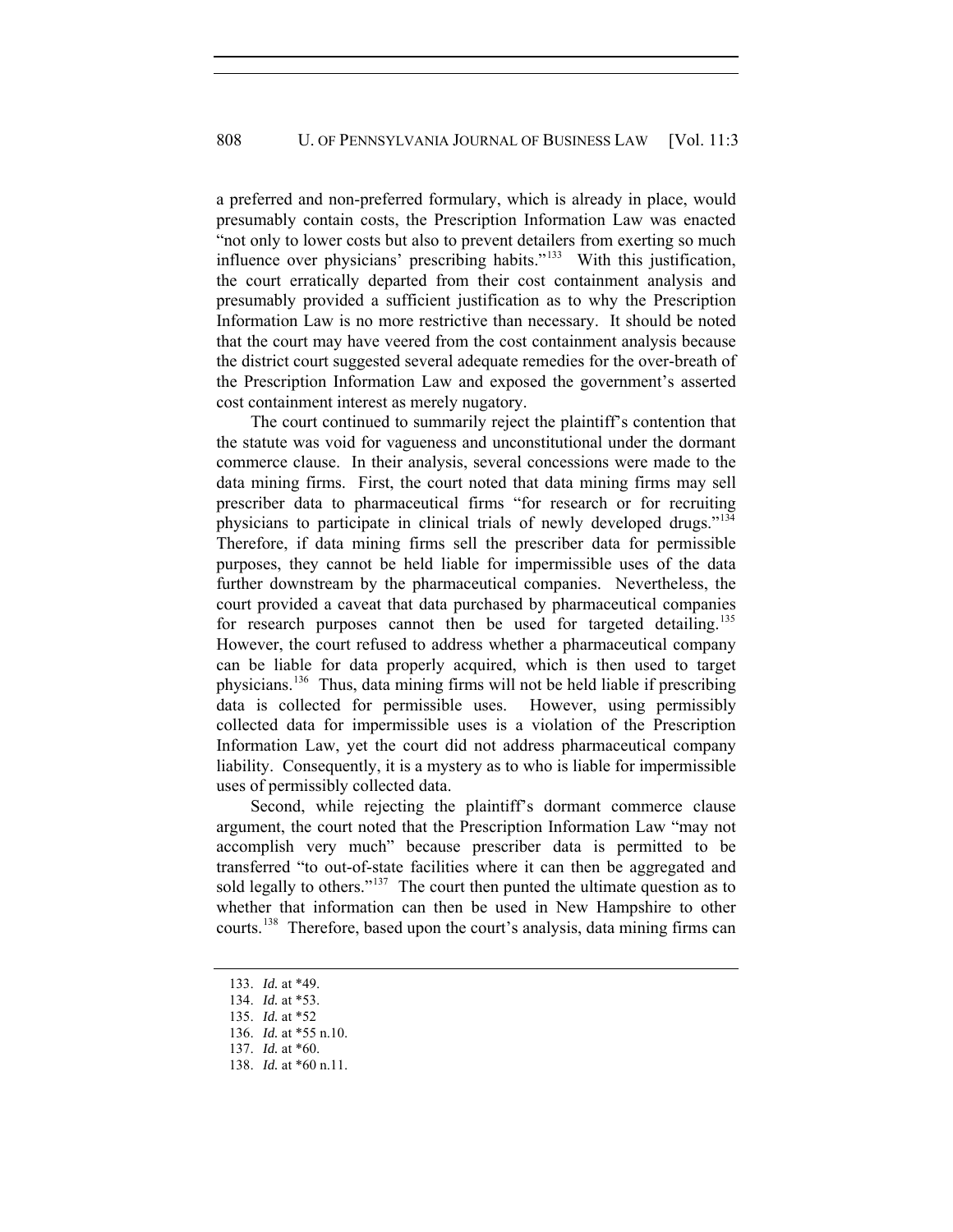still sell prescriber information for permissible purposes, even if it is ultimately used for impermissible purposes and can sell data for impermissible purposes if it is sold outside of New Hampshire.

Several points of the dissent bear note. First, the dissent disagreed with the majority's standing analysis. The dissent believed that pragmatic principles should aid in determining standing because the data mining firms have every reason to aggressively litigate this case, even in the absence of a pharmaceutical company as a plaintiff.<sup>139</sup>

Second, the dissent questioned, "how can the majority make a judgment about the low value of that speech in deciding that the Act regulates only conduct and not speech?" $140$  The low value speech referred to is the acquisition, aggregation and sale of prescriber identifiable data, which the majority deemed conduct, not speech. Therefore, it seems paradoxical that the majority can "make a judgment about the low value of that speech in deciding that the Act regulates only conduct and not speech," without considering the First Amendment implications.<sup>141</sup> Furthermore, the dissent correctly indicated that the majority "never actually identifies the specific speech component . . . from pharmacies to data miners and from data miners to pharmaceutical companies."<sup>142</sup>

Third, the dissent held that, although the data mining companies have standing, the Prescription Information Law does not violate the First Amendment. The dissent agreed with the majority that the district court held the New Hampshire Attorney General to a higher standard of proof relative to prior precedent.<sup>143</sup> Moreover, the dissent agreed with the New Hampshire Attorney General that cost containment was a substantial interest that was advanced by the statute. $144$  Interestingly, however, the dissent concluded that the benefits that pharmaceutical representatives provide are "largely achievable in other ways."<sup>145</sup> For instance, "[n]ews reports  $\ldots$  would highlight truly groundbreaking new therapies,"<sup>146</sup> and a representative from the New Hampshire Medical Society stated that "the vast majority of physicians" become quickly aware of any "new miracle

<sup>139.</sup> *Id.* at \*65-66. The dissent also notes that "[n]othing in the extensive record even hints that the plaintiffs were unable or unwilling to aggressively litigate the *First Amendment* issues at stake in the 'downstream' transactions between the detailers and physicians." *Id.*

<sup>140.</sup> *Id.* at \*71.

<sup>141.</sup> *Id.* at \*71. The dissent also indicates that "[t]he very elimination of the detailers' ability to use 'a particular informational asset' restricts the message they are allowed to disseminate and implicates the free speech concerns of the *First Amendment*." *Id.* at \*72.

<sup>142.</sup> *Id.* at \*73-74 n.14.

<sup>143.</sup> *Id.* at \*146 .

<sup>144.</sup> *Id.* at \*151.

<sup>145.</sup> *Id.* at \*154.

<sup>146.</sup> *Id.*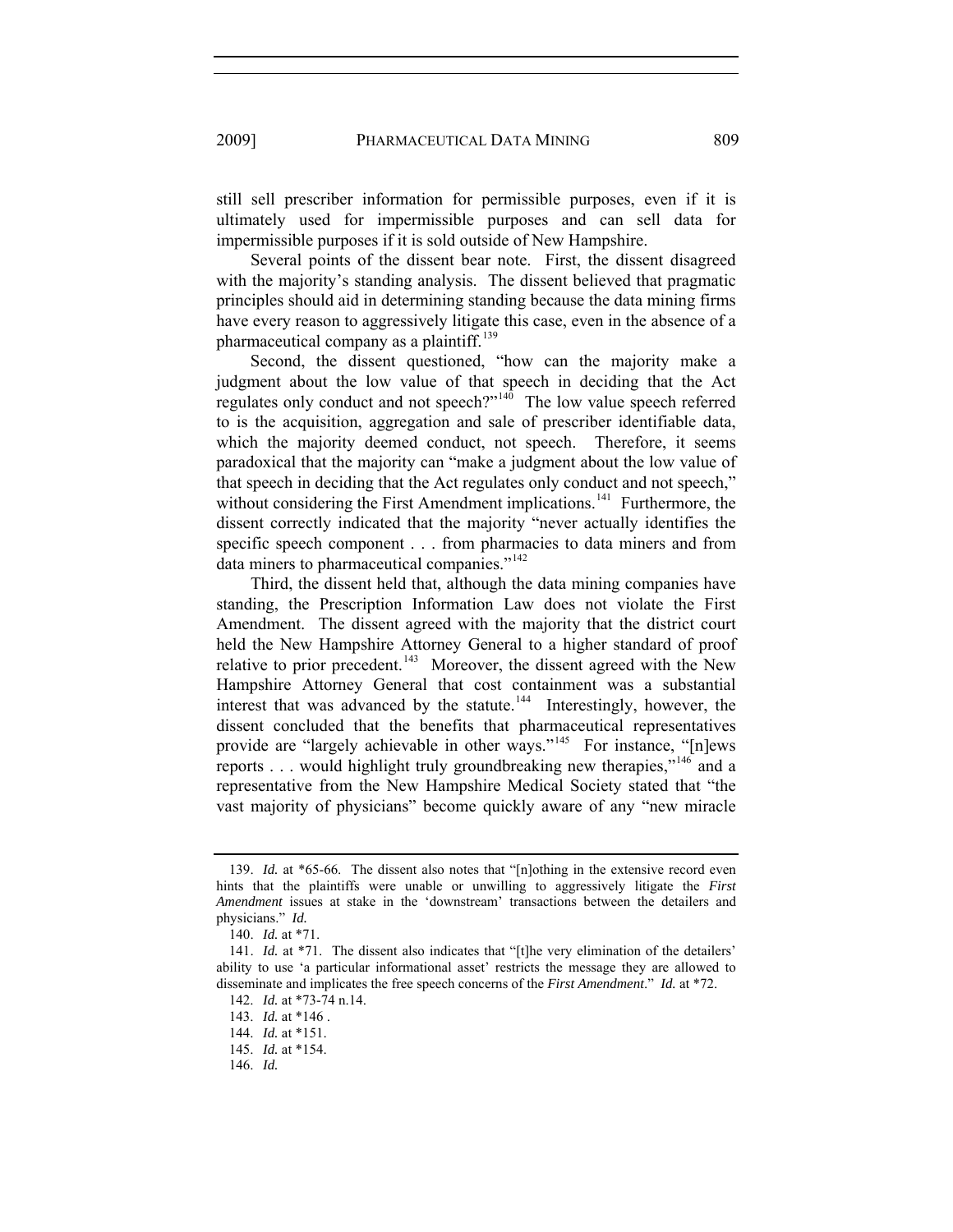drugs."<sup>147</sup>

The dissent's analysis misses the larger point. The vast majority of new pharmaceuticals are not "miracle drugs," which would indicate that many physicians would not be aware of the benefits of these new therapies. Furthermore, only incompetent prescribers would be unaware of "truly groundbreaking new therapies."<sup>148</sup> It is much more likely that a competent physician would be unaware of a new branded medication that benefits a relatively small group of patients, compared to an older generic medication that benefits the population as a whole.<sup>149</sup> This is precisely why doctors and pharmaceutical companies need efficient marketing strategies—to get the correct message to the correct prescribers.

#### *B. IMS Health Corp. v. Rowe*

*IMS Health Corp. v. Rowe* was decided before the First Circuit Court of Appeals overturned the district court's opinion in *IMS Health v. Ayotte*. 150 This case involves a statute similar to the New Hampshire Prescription Information Law. The Maine statute differs in that it featured an 'opt-out' provision.<sup>151</sup> This provision allows prescribers to file for confidentiality protection.<sup>152</sup> If a prescriber chooses to opt out, pharmacies, data-mining firms and other carriers are prohibited from using or selling their information for marketing purposes.<sup>153</sup> The opt out feature does not restrict data-mining firms from purchasing and selling prescriber information for any purpose other than marketing.<sup>154</sup>

The issues before the District Court of Maine were very similar to the New Hampshire case.<sup>155</sup> In fact, the Maine court agreed with the New

154. *Id.* at \*25.

<sup>147.</sup> *Id.* at 155 n.64.

<sup>148.</sup> *Id.* at \*154.

<sup>149.</sup> *See* Huber, *Curing Diversity*, 18 CITY J. 4 (2008) (describing how the pharmaceutical industry is increasingly producing drugs that are targeted towards smaller, biochemically diverse subsets of patients).

 <sup>150.</sup> No. CV-07-127-B-W, 2007 U.S. Dist. LEXIS 94268 (D. Me. Dec. 21, 2007) (*amended*, 523 F. Supp. 2d 183 (D. Me. 2008)).

<sup>151.</sup> *Id.* at \*24.

<sup>152.</sup> *Id.*

<sup>153.</sup> *Id.* Marketing is defined as advertising, publicizing, promoting, selling a prescription drug, influencing market share of a prescription drug or prescribing pattern of prescribers, a detailing visit or a personal appearance, evaluating or improving the effectiveness of a professional detailing sales force or a brochure, media advertisement or announcement, poster or free sample of a prescription drug. P.L. 2007, Ch. 460, § 1711- E(1)(F-1) (Me. 2007).

 <sup>155.</sup> Indeed, the court opined that "[h]aving reviewed Judge Barbadoro's well-reasoned opinion, the Court concludes that it 'should refrain from writing at length to no other end than to hear its own words resonate.'" *Rowe*, 2007 LEXIS 94268, at \*31 (quoting in part Lawton v. State Mut. Life Assurance Co., 11 F.3d 218, 220 (1st Cir. 1996)).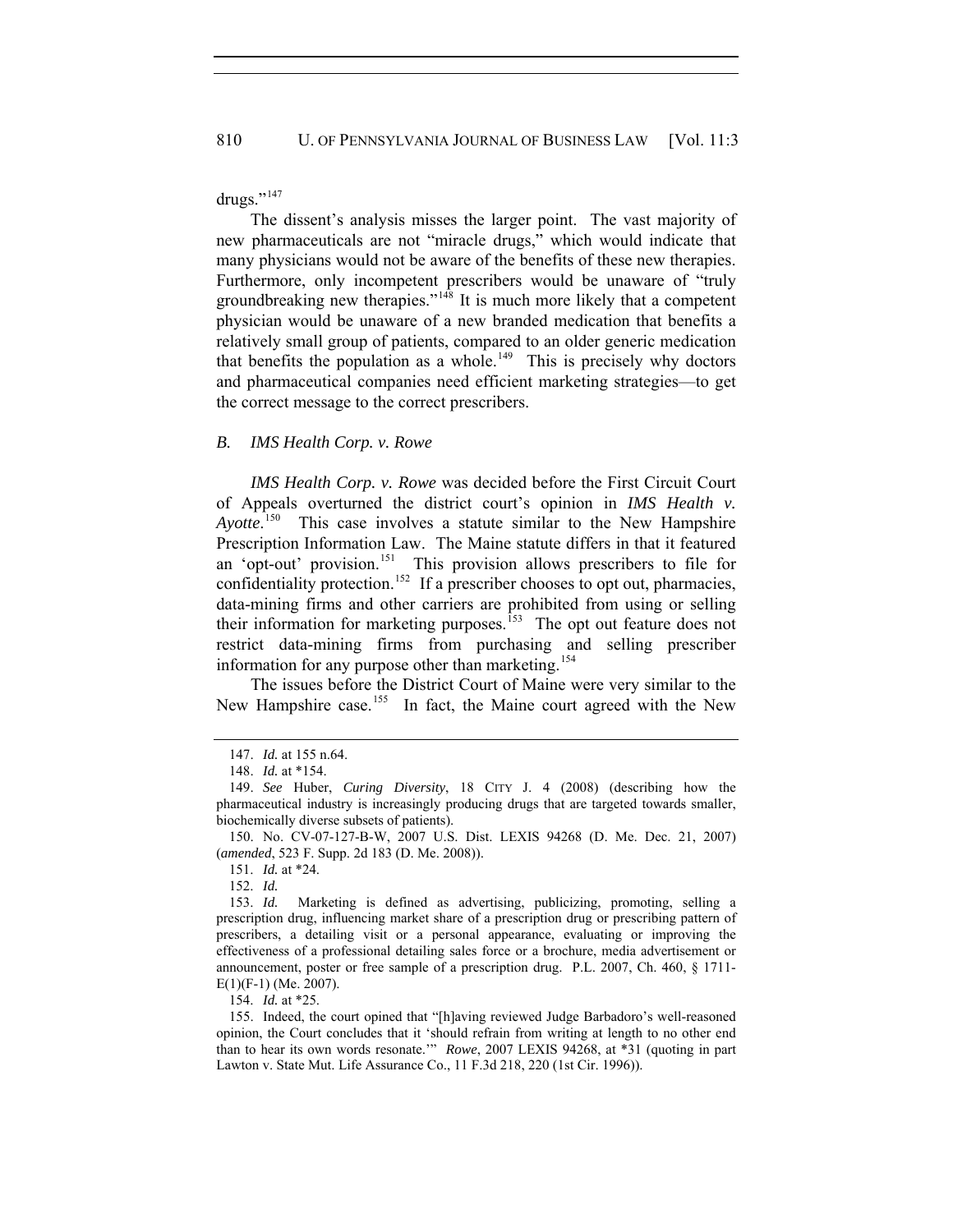Hampshire court's reasoning concerning the restriction of commercial speech and the application of intermediate scrutiny.<sup>156</sup> The remaining issue was whether the aforementioned opt-out feature passed constitutional muster. The court applied the *Central Hudson* test<sup>157</sup> to decide whether the opt-out statute was constitutionally sound.<sup>158</sup>

prescribers or that the prescribers are vulnerable victims."<sup>164</sup> Upon enacting the statute, the Maine legislature asserted the government's interests, which included improving public health, limiting the increasing cost of healthcare, and protecting the privacy of patients and prescribers.159 The court specifically agreed that patient privacy, decreasing the influence of drug representatives, ending the use of prescriber comparisons for manufacturer profitability and efficiency purposes, and enhancing the effectiveness of other laws were all substantial governmental interests.160 However, the goal of protecting prescribers' prescribing patterns was described as "narrow."161 The court, holding that prescriber privacy was not a substantial state interest, noted that "[p]rescribers' prescribing patterns are . . . dissimilar to the traditional areas of privacy" and that prescribers already know that they "cannot prevent a host of entities from reviewing their prescribing patterns."<sup>162</sup> The Attorney General countered that Maine has a right to recognize new privacy rights.163 This argument did not sway the court because the statute is "essentially protecting prescribers from truthful information" and "there is no evidence that by using this information, the detailers intimidate

Afterwards, the court analyzed whether the statute directly advanced the government's asserted interests. Even though the statute was found to directly advance patient confidentiality, data mining firms were already prohibited from selling patient-identifiable information.<sup>165</sup> Therefore, even

<sup>156.</sup> *Id.* at \*31.

<sup>157.</sup> *See supra* note 76 and accompanying text.

<sup>158.</sup> *Rowe*, 2007 LEXIS 94268, at \*32.

 <sup>159.</sup> The Maine Legislature specifically listed the purposes of the law: (1) patient privacy; (2) prescriber privacy; (3) decreasing the influence of drug representatives; (4) ending the use of prescriber comparisons for purposes related to manufacturer profitability and decreasing unnecessary marking costs; and (5) enhancing the effectiveness of other laws. P.L. 2007, Ch. 460, § 1711-E(1-B) (Me 2007).

<sup>160.</sup> *Rowe*, 2007 LEXIS 94268, at \*45.

<sup>161.</sup> *Id.* at \*44.

<sup>162.</sup> *Id.* at \*39-40. These other entities are composed of pharmacies, insurance companies, patients, etc. It should also be noted that this argument is very similar to the district court's reasoning in *Ayotte*.

<sup>163.</sup> *Id.* at \*41.

<sup>164.</sup> *Id.* at \*42-43. The court also noted that the prescribers are "well educated professionals" and "highly trained professionals" who are "entrusted to make complex and dispassionate medical decisions based upon a plethora of information." *Id.* at \*42.

 <sup>165.</sup> Moreover, the court noted that "[r]egardless of the opt-out provisions of the new law, personal patient information has been and will continue to be encrypted and there is no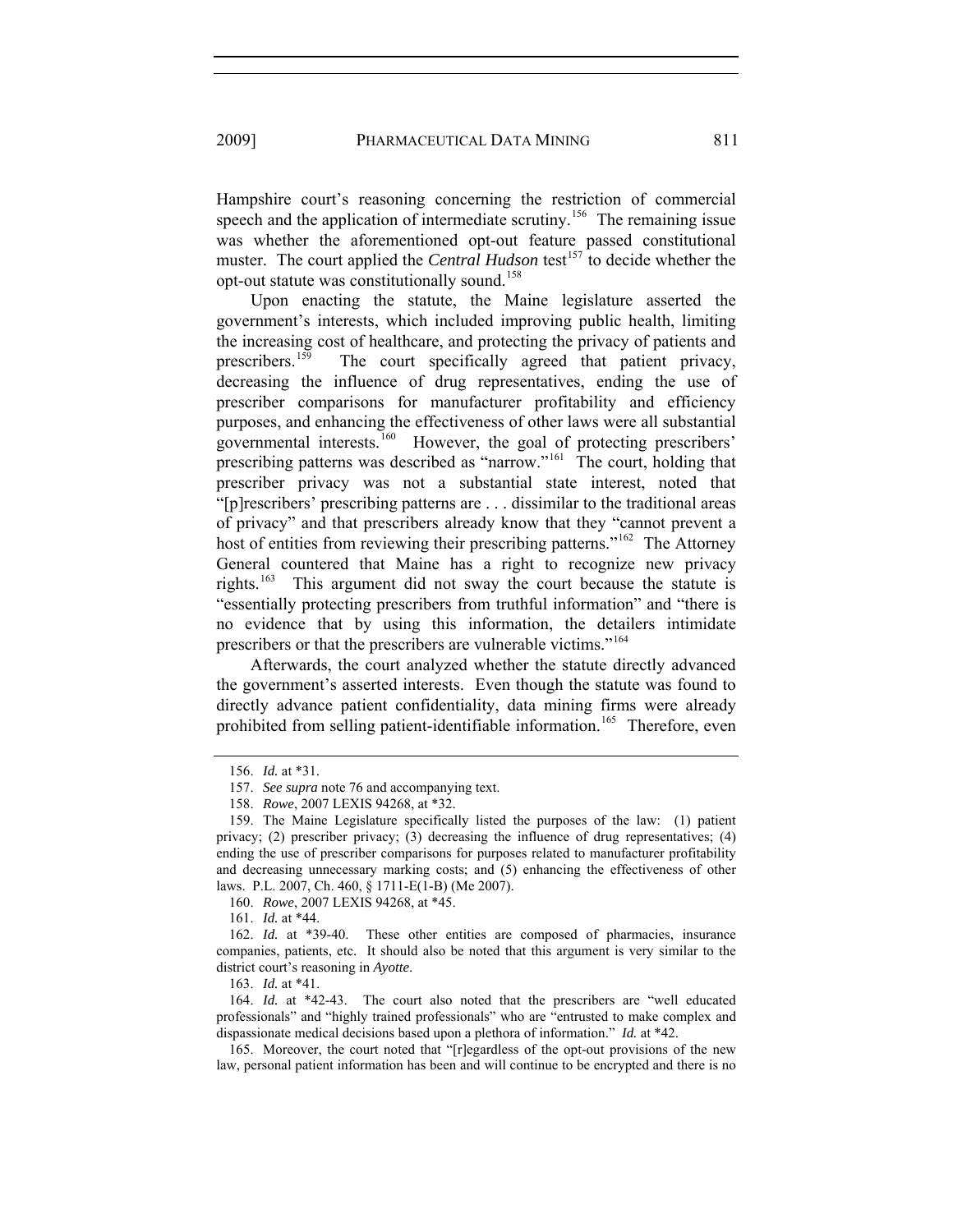though patient confidentiality was a substantial state interest that was directly advanced, it was a moot point because the challenged provisions of the statute did not affect patient privacy.

The court next addressed whether prescriber privacy was directly advanced. In holding that the statute "only marginally advances the governmental interest in prescriber privacy" the court noted that "the Law does not restrict access to the opt-out prescribers' prescription history."<sup>166</sup> Therefore, the impact on prescriber privacy, namely prescribers who would opt out, is "oblique."<sup>167</sup>

The statute did not directly advance the state's interest of decreasing the influence of drug representatives because "[a] Law that penalizes one person for the misconduct of another cannot be using the most direct approach to achieve its purpose."<sup>168</sup> The court was referring to the fact that the statute punishes data mining firms for the alleged indiscretions of pharmaceutical companies. The court further noted that overly aggressive marketing may already be covered under other Maine laws prohibiting unfair trade practices.<sup>169</sup> Furthermore, the court recognized two seemingly obvious facts that may have escaped the Maine Legislature. First, the "most effective tool that the prescriber possesses to reduce the influence of detailers is to refuse to see them."<sup>170</sup> Second, the Maine statute will not stop pharmaceutical companies from targeting physicians who use the optout provision, which will only make the pharmaceutical companies "resort to more general, less tailored marketing, which was the source of prescriber complaint[s]."<sup>171</sup>

The asserted governmental interest of ending prescriber comparisons for manufacturer profitability and decreasing unnecessary marketing costs was not directly advanced because not all prescribers will opt out. Therefore, even with the statute in place, prescriber comparisons will continue and marketing inefficiencies and costs will rise due to the need to "resort to more general, less tailored marketing."<sup>172</sup>

The asserted interest of enhancing other statutes received a mixed reception. Specifically, the court found that the statute would encourage prescribing on the Maine Medicaid formulary, but that the patient

evidence that the current practices of the PDIIs [i.e. data mining firms] and the pharmaceutical companies have had or realistically could have any effect on patient confidentiality." *Id.* at \*48.

<sup>166.</sup> *Id.* at \*49-50.

<sup>167.</sup> *Id.* at \*49.

<sup>168.</sup> *Id.* at \*54.

<sup>169.</sup> *Id.* at \*53. In fact, the Maine unfair trade practices statute was used to stop inappropriate marketing of the drug Oxycontin. *Id.*

<sup>170.</sup> *Id.* at \*50.

<sup>171.</sup> *Id.* at \*52.

<sup>172.</sup> *Id.*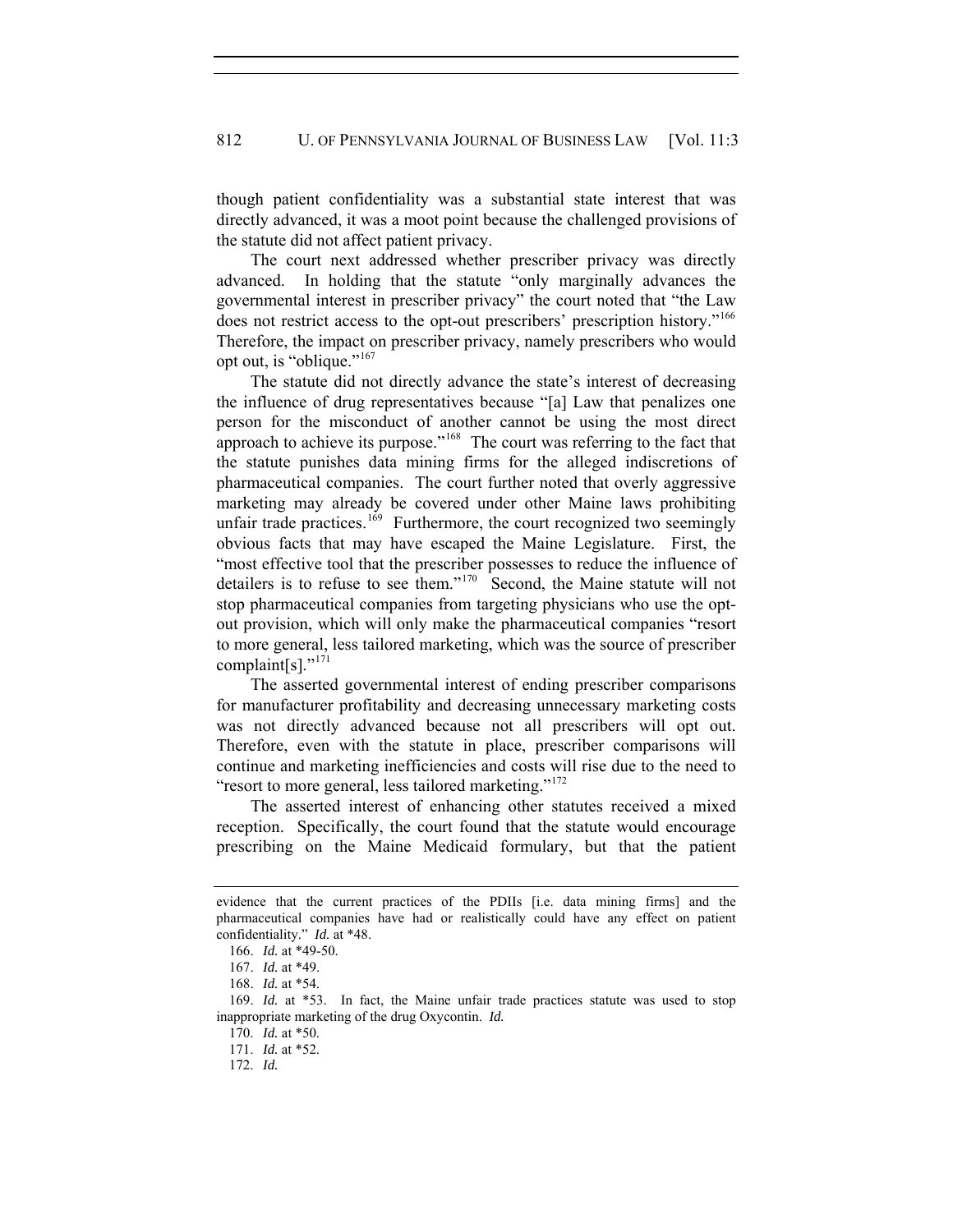confidentiality statutes were unlikely to be affected.<sup>173</sup> For many other laws which the legislature claimed would see enhanced effectiveness, the court simply did not have enough evidence to pass judgment.<sup>174</sup>

In summary, the court determined that the statute directly advanced the government's interest in advancing utilization of the Maine Medicaid formulary. The court rejected the Attorney General's arguments that the statute advanced the state's interests of prescriber privacy, the influence of drug representatives, prescriber comparisons, and marketing costs.<sup>175</sup> The court also held that patient privacy was unaffected by the new law because patients were already adequately protected.<sup>176</sup>

Finally, the court analyzed whether the statute was narrowly tailored to meet its stated objectives.<sup>177</sup> First, patient and prescriber privacy was discussed. It was once again emphasized that the patient confidentiality protections were "redundant" because of other laws providing the same protection.178 Moreover, the patient confidentiality provisions were not being challenged by the plaintiffs, and "once the patient confidentiality provision is excluded, the provisions of the Law that are constitutionally challenged prohibit the sale of prescriber information, not patient specific information, for marketing purposes."179 As for prescriber privacy, the statute did not prevent dissemination of prescriber information; it merely prevented one type of entity (i.e., pharmaceutical companies) from having access to this information.<sup>180</sup> Therefore, the statute did not serve the purpose for which it was intended.

Second, the statute was found to be more extensive than necessary regarding the need to decrease the influence of drug company representatives and to end the use of prescriber comparisons relating to manufacturer profitability and marketing costs. $181$  The court stated that "[t]he Maine Law does not, however, 'discriminate between beneficial detailing and harmful detailing."<sup>182</sup> Furthermore, "[t]he law does not prevent a detailer from giving gifts, even expensive gifts, to prescribers, whether they opt out or not."<sup>183</sup> This implies that the alleged influence of

183. *Id.* at \*58-59.

<sup>173.</sup> *Id.* at \*57.

<sup>174.</sup> *Id.*

<sup>175.</sup> *Id.* at \*62

<sup>176.</sup> *Id.*at \*57.

<sup>177.</sup> *Id.*

<sup>178.</sup> *Id.*

<sup>179.</sup> *Id.* at \*58.

<sup>180.</sup> *Id.*

<sup>181.</sup> *Id.* at \*62.

<sup>182.</sup> *Id.* at \*63 (quoting in part *Ayotte* 490 F. Supp. 2d at 182). The court noted further that "because some detailing is harmful and increases costs, the Law allows the restriction of the use of truthful information that can be applied for beneficial and cost effective detailing." *Id.*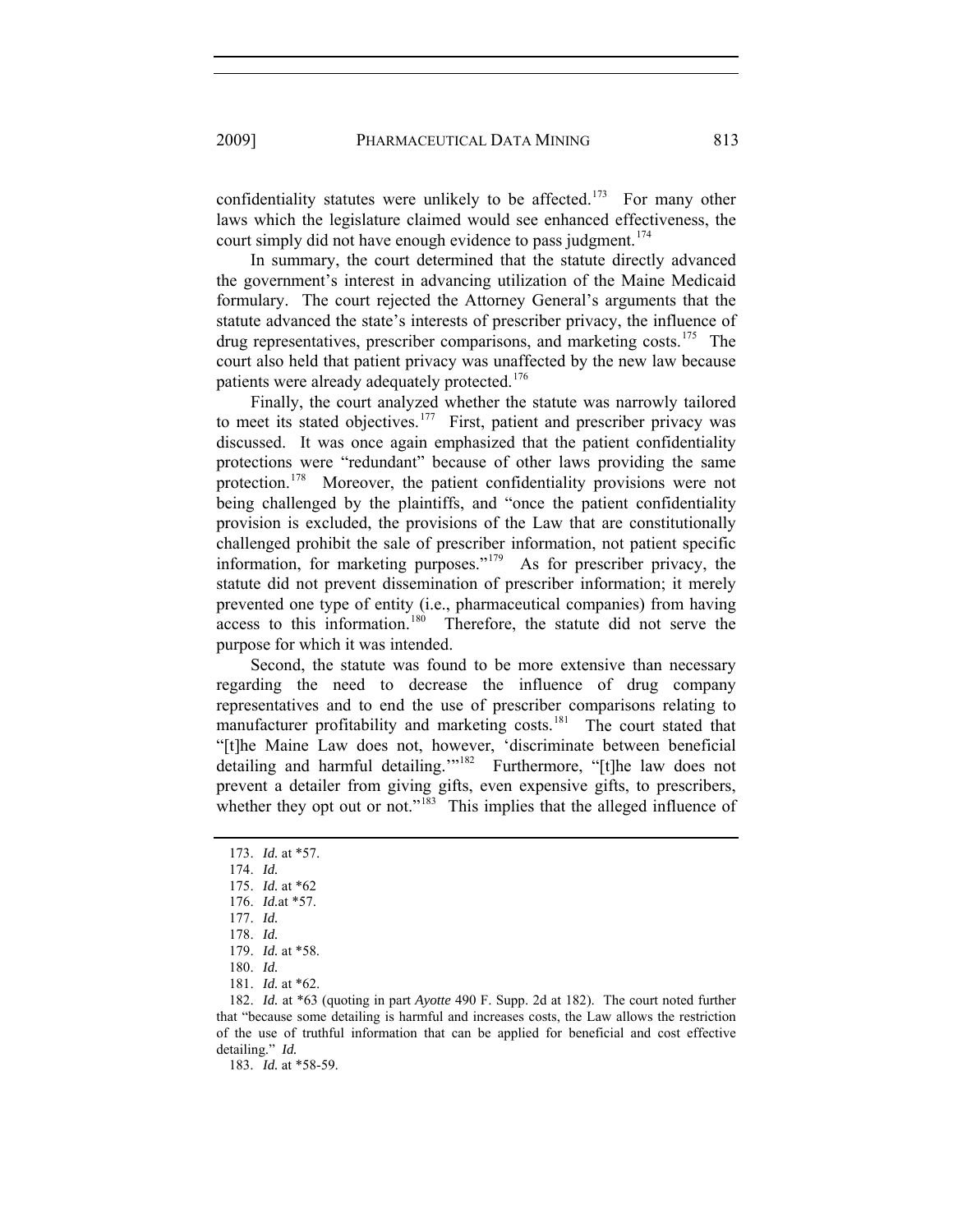drug company representatives could be lessened by measures outlawing specific sales practices that are particularly egregious.<sup>184</sup> By doing so, the Maine Legislature would achieve the same goal of minimizing pharmaceutical company influence over physician prescribing, without restricting commercial free speech.

Then the court proceeded to discuss the statute's impact. The plaintiffs argued that the cost of complying with the statute will be "hundreds of thousands of dollars" and that "about 10,000 hours" had already been expended to comply.<sup>185</sup> In addition, once in compliance, doctors who opt out under the statute may be omitted from data collected by the plaintiffs for investigative and regulatory purposes.<sup>186</sup> The Maine Legislature apparently thought that the plaintiffs would continue collecting information on all prescribers but differentiated between the information sold for marketing purposes and the information sold for regulatory and investigative purposes or both. However, due to the increased cost to the data mining firms, "the likelihood also increases that the [plaintiffs] will not collect any data on opt-out prescribers."<sup>187</sup> The Maine Attorney General argued that this is irrelevant because of the small number of doctors that practice in Maine relative to the rest of the country.<sup>188</sup> Despite this shortsighted argument, the court correctly noted that even though the national impact would be slight, "the potential impact within the state of Maine itself would be significant."<sup>189</sup> Therefore, the court held that the statute would have a significant impact on the data mining firms and that the opt-out provision does not affect the constitutionality of the statute relative the New Hampshire Prescription Information Law.

 <sup>184.</sup> In fact, the court specifically indicated that Maine may consider enacting statutes that restrict pharmaceutical sales representatives from giving free gifts to doctors. *See id.* at \*59.

<sup>185.</sup> *Id.* at 67.

<sup>186.</sup> *See* FDA NEWS RELEASE, *FDA and Lincoln Technologies, Inc. to Collaborate on Developing Tools for Safety Data Mining*, May 1, 2003, available at http://www.fda.gov/bbs/topics/NEWS/2003/NEW00899.html (describing how the FDA will use data mining techniques to extract safety information concerning drug related adverse effect patterns); *see also* IMS HEALTH PRESS RELEASE, IMS HEALTH ACQUIRES DATA NICHE ASSOCIATES; COMBINATION CREATES COMPREHENSIVE SOURCE OF PRESCRIPTION INFO FOR MEDICAID AND MANAGED CARE MARKETS, March 3, 2003, *available at* http://www.imshealth.com (follow "Press Room" hyperlink; then follow "News Releases" hyperlink; then follow "March 3, 2003" hyperlink) (detailing IMS Health's acquisition of a smaller data mining firm that specializes in validating government-mandated rebates).

<sup>187.</sup> *See Rowe*, 2007 U.S. Dist. LEXIS 94268, at \*71.

 <sup>188.</sup> However, it seems unlikely that patients who reside and use physicians located in Maine would feel the same way.

<sup>189.</sup> *Id.* Moreover, it seems unlikely that the Maine Legislature intended adverse reaction data to not be collected from residents of Maine, despite the Attorney General's argument.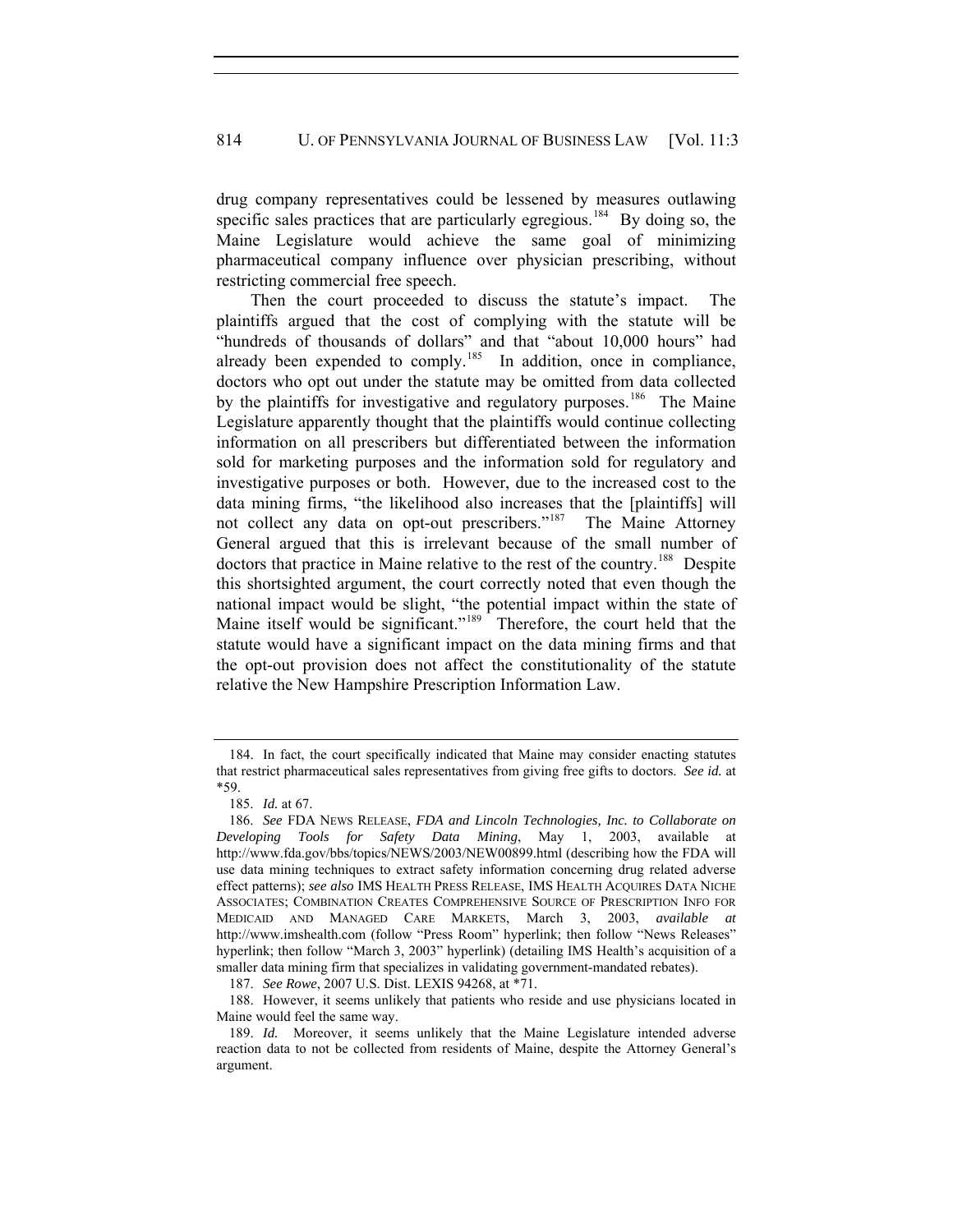#### *C. Potential Statutes Affecting Commercial Free Speech*

Several other states are considering restricting data mining firms from having access to certain healthcare information. For example, the New York Legislature has a bill in committee that prohibits the sale of prescription information that identifies either patients or prescribers.<sup>190</sup> A Texas state senator offered a bill modeled after the New Hampshire statute, but this law did not make it out of committee.<sup>191</sup> Illinois also has a similar bill that is stuck in the Rules Committee as of March 2007.<sup>192</sup> Other states that have statutes pending include Arizona,<sup>193</sup> Kansas,<sup>194</sup> Maryland,<sup>195</sup> Massachusetts,<sup>196</sup> Nevada,<sup>197</sup> Rhode Island,<sup>198</sup> Vermont,<sup>199</sup> Washington,<sup>200</sup> and West Virginia.<sup>201</sup>

Many of the statutes are stalled in their respective state legislatures. This may be due in part to the state legislatures awaiting the final disposition of the two cases previously discussed. However, now that First Circuit Court of Appeals upheld the New Hampshire Prescription Information Law, it is only a matter of time before other states enact unneeded regulation that will decrease the efficiency of pharmaceutical marketing in an attempt to control an uncontrollable activity.

## III. LIMITATIONS ON SELLING PRESCRIPTION INFORMATION INHIBITS SPEECH AND WILL ADVERSELY AFFECT THE HEALTHCARE INDUSTRY

Laws that restrain prescription information inhibit commercial free speech. Notwithstanding the First Circuit Court of Appeals, two independent district courts have determined that statutes that prevent the sale of non-patient specific prescription information are unconstitutional.

 <sup>190.</sup> S.B. A07645, State Assem. (N.Y. 2007). As of February 2009, the bill was in the ways and means committee.

 <sup>191.</sup> S.B. 1620, 80th Leg. (Tx. 2007) *available at* http://www.legis.state.tx.us/tlodocs/80R/billtext/html/SB01620I.htm; *see also Minutes of the S. Comm. on Health & Human Svcs* (April 24, 2007), *available at* http://www.legis.state.tx.us/tlodocs/80R/minutes/html/C6102007042409001.HTM; TEXAS HEALTHCARE & BIOSCIENCE INSTITUTE, 80TH LEGISLATURE END OF SESSION SUMMARY, *available at* http://biodfw.com/portals/0/EndofSessionReport80thSession.pdf (stating that Senate Bill 1620 "died in committee").

 <sup>192.</sup> H.B. 1459, 95th Gen. Assem. (Ill. 2007).

 <sup>193.</sup> S.B. 1518, 48th Leg. (Ariz. 2007).

 <sup>194.</sup> S.B. 229, 2007 Leg. Sess. (Kan. 2007).

 <sup>195.</sup> S.B. 266, 2007 Gen. Assem., Reg. Sess. (Md. 2007).

 <sup>196.</sup> H.B. 1005, 2007-2008 Sess. (Mass 2007).

 <sup>197.</sup> S.B. 231, 74th Leg. (Nev. 2007).

 <sup>198.</sup> S.B. 0653, 2007 Gen. Assem., Reg. Sess. (R.I. 2007).

 <sup>199.</sup> H.B. 92, 2007 Gen. Assem. (Vt. 2007).

 <sup>200.</sup> H.B. 1850, 60th Leg., Reg. Sess. (Wash. 2007).

 <sup>201.</sup> S.B. 434, 2007 Reg. Sess. (W.Va. 2007).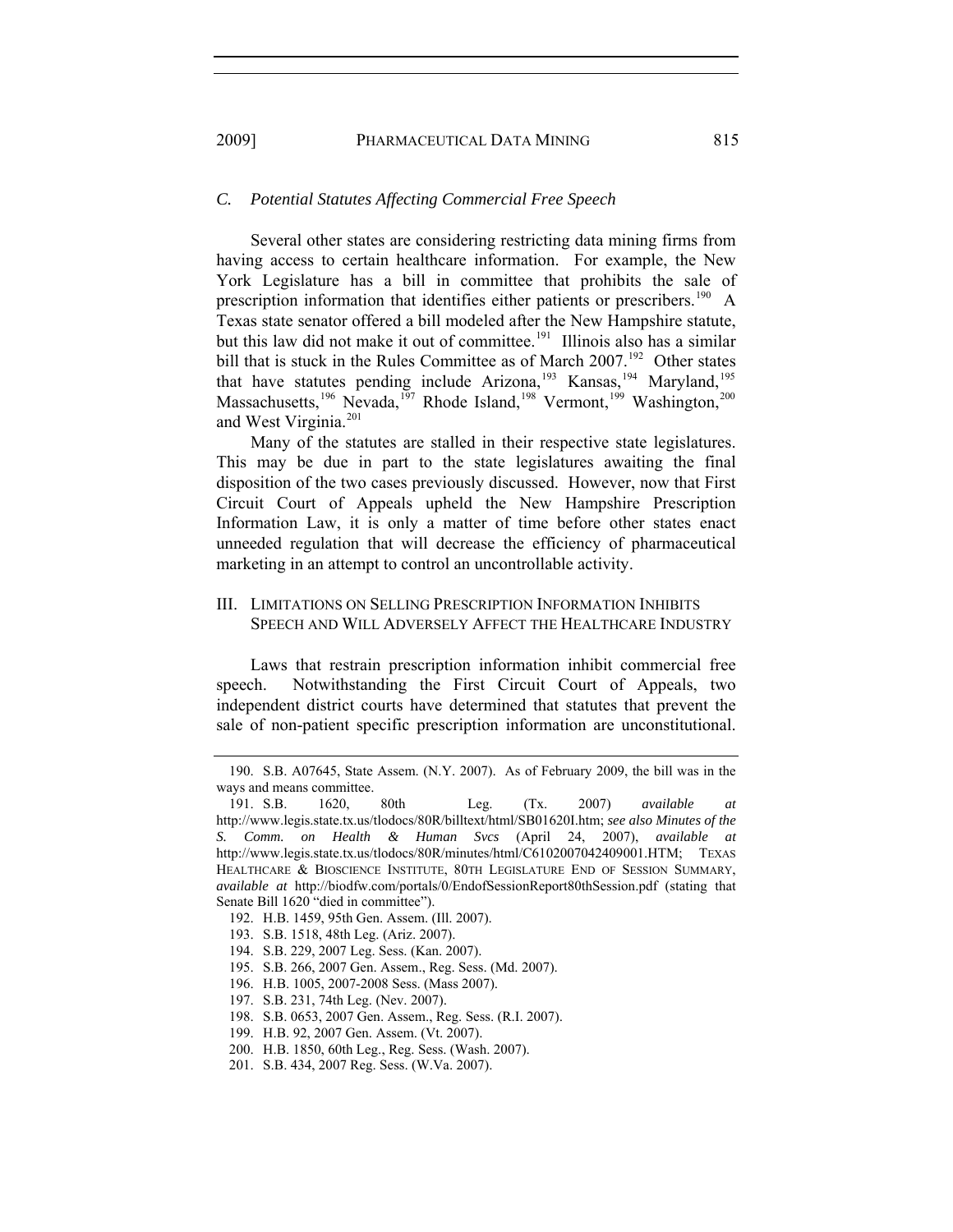First, the prescription drug information collected by data mining firms is factual, $202$  and "related solely to the economic interests of the speaker and its audience."203 Admittedly, the Supreme Court has used varying definitions of commercial free speech, but prescriber-identifiable prescription information is precisely the information that has economic value to prescription data miners. Therefore, data mining firms target the sale of prescriber identifiable information to firms that purchase it for completely economic reasons. Without prescriber identification, the information would be worth much less to pharmaceutical companies, and the economic interests of the speaker (i.e., the data mining firms), and the audience (the pharmaceutical companies) would be inhibited. Furthermore, even though the First Circuit Court of Appeals determined that the New Hampshire statute regulated conduct and not speech, the appellate court's opinion was supposedly limited to only the data mining firms' actual use of the information (which includes aggregation, compilation and transfer of such information). Therefore, inhibition of the use of the information by pharmaceutical companies and individual detailers may, and is likely, to be considered a restraint on commercial speech.

Even if prescription data is considered commercial speech, it does not necessarily follow that it deserves constitutional protection.204 Commercial speech may be regulated if there is a substantial interest and the regulatory technique is proportional to that interest.<sup>205</sup> Furthermore, "if the governmental interest could be served as well by a more limited restriction on commercial speech, the excessive restrictions cannot survive."<sup>206</sup>

Data mining firms have a protectable interest because state legislatures that enacted the aforementioned statutes arguably did not articulate sufficiently important interests (i.e., ends) to justify the overbroad means  $(i.e., the statutes).<sup>207</sup>$  Both the New Hampshire and Maine Legislatures claimed that they were instituting restrictions upon pharmaceutical data mining in an effort to reduce the expenses of their Medicaid programs. At first glance, as the First Circuit Court of Appeals decided, the statutes may reduce healthcare costs.<sup>208</sup> However, another way to achieve the same

<sup>202.</sup> *See Va. State Bd. of Pharmacy*, 425 U.S. at 763-64 (describing commercial free speech as having a factual aspect).

<sup>203.</sup> *Central Hudson*, 474 U.S. at 661.

<sup>204.</sup> *See id.* at 563 (noting that commercial speech receives less protection relative to other types of speech under the First Amendment).

<sup>205.</sup> *Id.* at 564.

<sup>206.</sup> *Id.*

 <sup>207.</sup> This is meant to imply that the states' stated interests were, for the most part, substantial, but the statutes in question were significantly broader then necessary to achieve the same policy endpoints.

 <sup>208.</sup> This is primarily because if the statute works as planned, fewer brand name drugs will be prescribed. Therefore, the savings will result from the difference between the price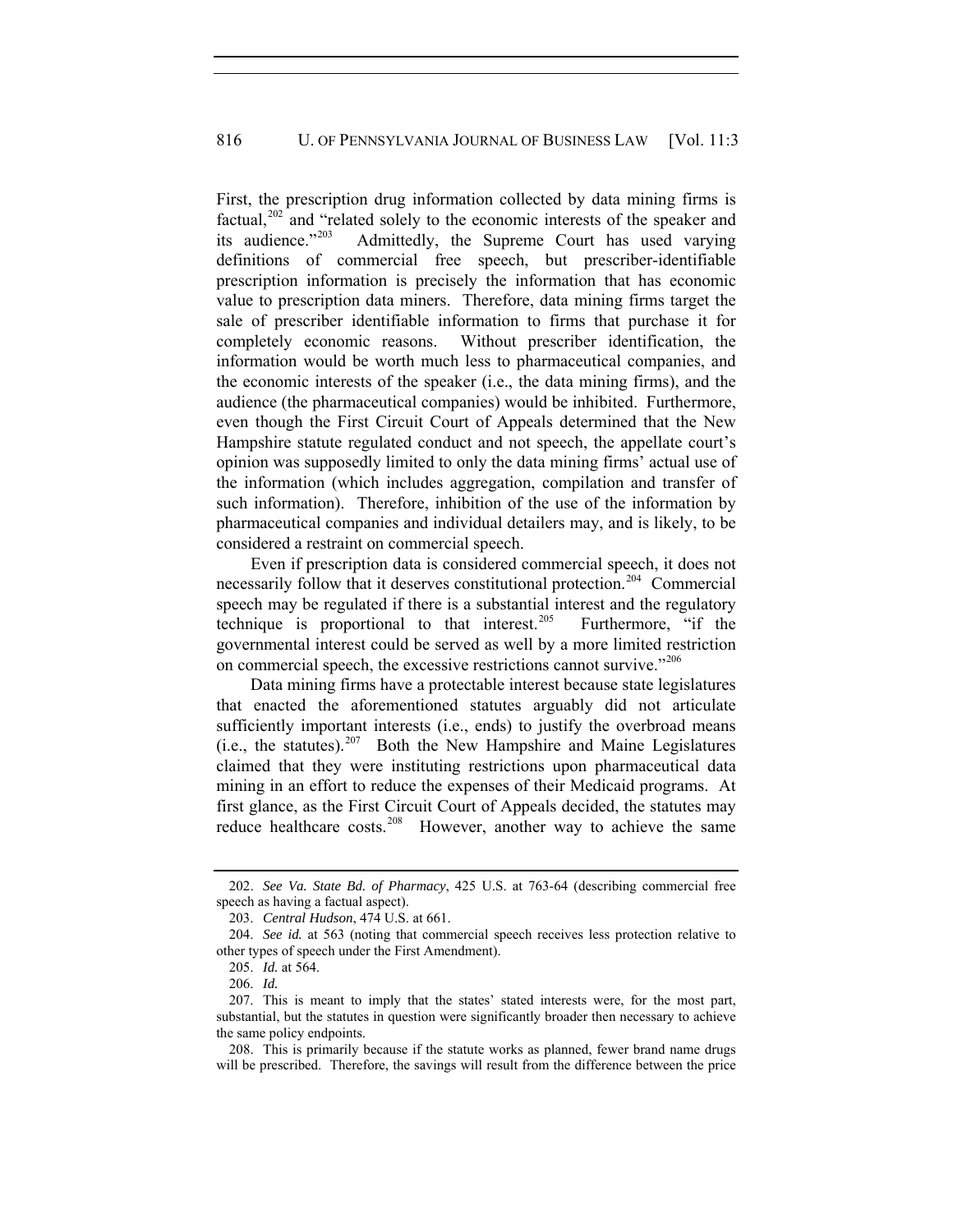outcome would be to have a Medicaid formulary composed primarily of generic drugs and mandate prior authorizations on whichever branded drugs were offensive to the Legislatures.<sup>209</sup> More importantly, it is less burdensome for those physicians who wish to keep pharmaceutical sales representatives from visiting them to merely refuse to see them.<sup>210</sup> For example, Cindy Rosenwald, the sponsor of the New Hampshire legislation, is married to a cardiologist who apparently "had long known that he was being targeted specifically by drug representatives to change his prescribing habits."<sup>211</sup> As a cardiologist being "targeted" it seems As a cardiologist being "targeted" it seems reasonable that excluding pharmaceutical sales representatives from his practice would produce a less intrusive result relative to passage of an arguably unconstitutional statute that will make pharmaceutical sales even less "targeted" and more chaotic.<sup>212</sup> It should also be noted that any competent prescriber would not be coerced by free coffee and donuts from a pharmaceutical sales representative.<sup>213</sup> Therefore, cardiologists, along

of the brand name drugs promoted by the pharmaceutical companies and the generic drugs that the doctors would prescribe in their place. This savings is conditioned on the assumption that if physicians are subject to less advertising of brand name drugs, they will prescribe generic drugs, but it is also possible that physicians will merely prescribe other brand name drugs.

209. *See* Mark V*.* Siracuse & Phillip J. Vuchetich, *Impact of Medicaid Prior Authorization Requirement for COX-2 Inhibitor Drugs In Nebraska*, 43 HEALTH SERVICES RES. 435, 445-48 (2008) (indicating that a Medicaid prior authorization program successfully reduced prescription expenditures on COX-2 inhibitors). It should be noted that Maine is already employing "prior authorization as an incentive or a leverage device for extracting supplemental rebates from manufacturers." Jagan Nicholas Ranjan, *Medicaid and the Unconstitutional Dimensions of Prior Authorization*, 101 MICH. L. REV. 602, 603 (2002).

 210. Furthermore, residency programs can limit access of pharmaceutical sales representatives from meeting with the residents or institute greater prescribing controls upon their residents. *See* Peter J. Peraud & Eric B. Kulstad, *Another Resident Perspective: Resident Education and the Pharmaceutical Industry*, 45 ANNALS OF EMERGENCY MED. 32, 33 (2005) (indicating that the "restriction or prohibition of pharmaceutical company representatives is based on ethical standards," but that this is a "paternalistic view" because "research shows little difference in the degree of industry influence on residents versus faculty").

 211. Sean Flynn, *The Constitutional Battle Over State Regulation of Data Mining*, THE PRESCRIPTION PROJECT LEGAL ANALYSIS (August 30, 2007) *available at* http://www.wcl.american.edu/pijip/reglation of prescription.cfm (search for article under PIJIP documents).

212. *See Rowe*, 2007 Lexis 94268, at \*50-51 (indicating both that "the most effective tool that the prescriber possesses to reduce the influence of detailers is to refuse to see them" and that a prohibition on sales of prescriber information "does not prevent the pharmaceutical companies from marketing their products and the companies may resort to more general, less tailored marketing").

213. *But see supra* note 101 (noting that there may have been evidence available, but not presented in *Ayotte*, that a nurse practitioner was coerced by coffee and donuts). Moreover, if a prescriber is allowing himself or herself to be coerced by mere coffee and donuts, the primary issue seems to be with the prescriber and not the pharmaceutical companies.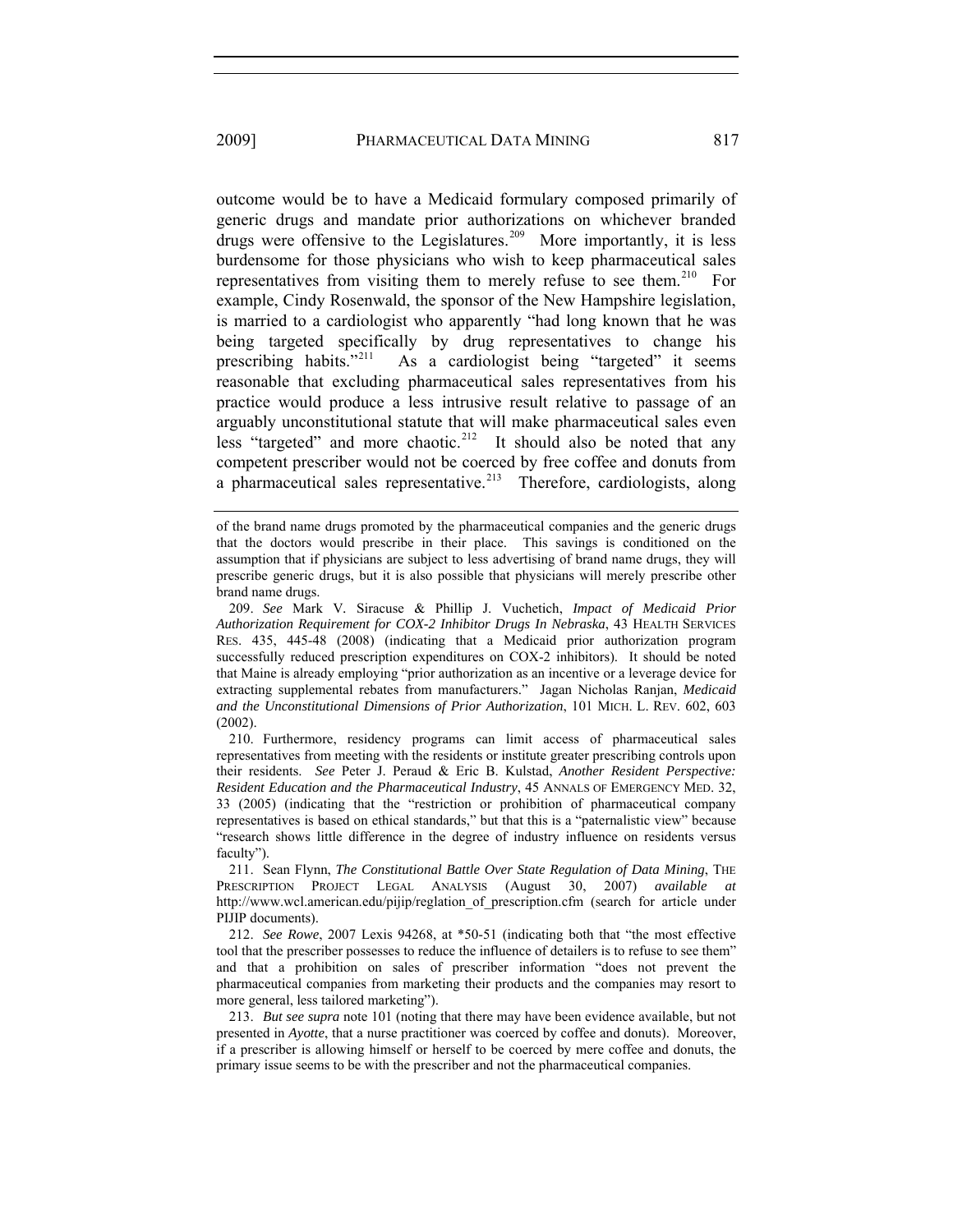with most other doctors, may experience even more visits from sales representatives if the "privacy" statute is upheld. This is precisely due to the shortsightedness of legislation that does not prevent sales representatives' visits, but prevents access to doctors' prescribing patterns. Without access to sufficient information, the pharmaceutical industry may resort to indiscriminate canvassing of all doctors in a particular geographic area, instead of only sending sales representatives to specific doctors.<sup>214</sup> Moreover, despite Cindy Rosenwald's opinion, the AMA has warned of the possible negative externalities associated with statutes that limit pharmaceutical data mining. Specifically, the AMA has expressed their opinion that "[r]estrictions on the use of prescription information could disrupt health care research and its corresponding benefits for patients, government agencies, health planners, academicians, businesses and others," and that it is important to "not confuse confidential patient data with physician prescribing data."<sup>215</sup>

Another problem with the Maine statute, as noted in *Rowe*, is that pharmaceutical companies can bypass the statute by simply paying prescribers to not opt out.<sup>216</sup> Therefore, if pharmaceutical companies instituted this practice, it is probable that only prescribers that found themselves excessively besieged by sales representatives would opt out. This is yet another reason why the statute is overbroad and arguably unconstitutional.

Proponents of anti-pharmaceutical data mining legislation also fail to realize the alleged influence of sales representatives is diminishing, without statutory manipulation, due to the changing dynamics of the pharmaceutical marketing industry. For example, pharmaceutical firms are already reducing their generalized marketing effort directly to physicians. This is due to several non-regulatory factors, including the increasing influence of payers, expiring patents, fewer new drugs with broad indications, and more specialty drugs. $217$  This is even more evidence that Cindy Rosenwald's legislation was, like so much other unneeded

 <sup>214.</sup> The court noted the potential for this wasteful effect in *Rowe.* 2007 Lexis 94268, at \*50-51.

<sup>215.</sup> *See* American Medical Association, *The Unintended Consequences of Proposals to Restrict Disclosure of Physician Prescribing Data*, *available at* http://www.amaassn.org/ama1/pub/upload/mm/432/rxamapositionmarch07.pdf (stating further that "[t]he AMA believes that physician prescribing data do not undermine patient confidentiality laws because all patient data have been de-identified prior to collection and aggregation of this information").

<sup>216.</sup> *Rowe*, 2007 Lexis 94268, at \*54 n.30.

 <sup>217.</sup> Michael Steiner et al., *The Continuing Evolution of the Pharmaceutical Industry: Career Challenges and Opportunities*, Regent Atlantic Capital White Paper, 1, 3-4 (Dec. 2007), *available at*

http://www.pharmawealthmanager.com/pdf/Pharma%20Paper%20ADVANCE%20PUBLIC %20COPY%20Nov-30-2007.pdf.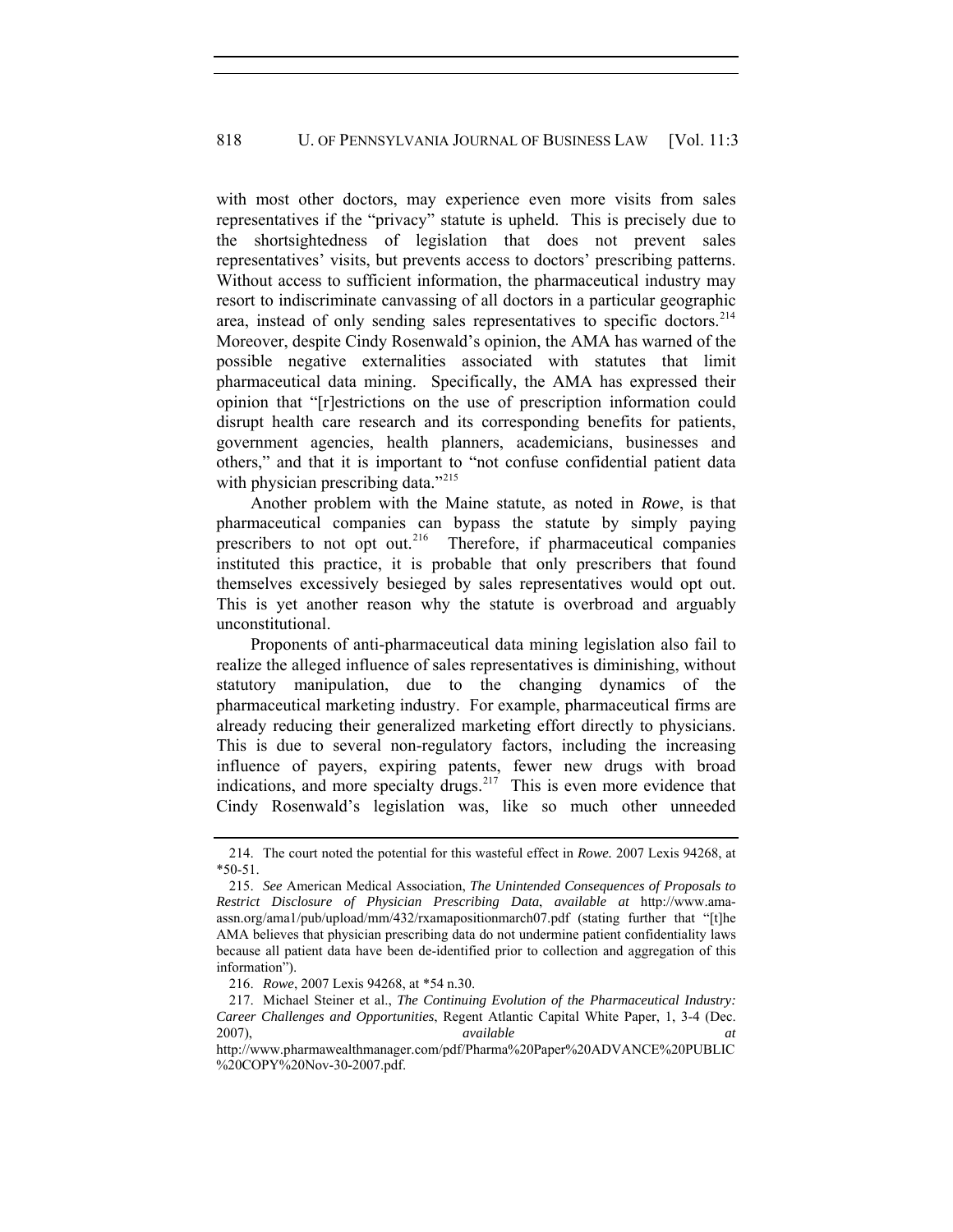regulation, too late.

One final point bears noting. As healthcare receives more and more attention, $218$  it is increasingly important for the federal government and individual state legislatures to refrain from infringing on the rights of businesses that provide healthcare services in a hasty or ill-conceived manner.<sup>219</sup> The statutes discussed in this paper exemplify how a good policy objective (i.e., the need to control healthcare costs) can be followed by overzealous attempts at mitigation. Healthcare is made up of a diverse group of businesses that attempt to provide patient care efficiently in the face of vast amounts of regulation.<sup>220</sup> Therefore, healthcare businesses should not face *non-safety* regulation in excess of any other types of businesses.<sup>221</sup> Haphazard regulation of data mining is an example of how healthcare regulation has the potential to increase inefficiencies. $^{222}$ Moreover, state legislatures should be more concerned with incompetent prescribers who prescribe drugs merely because they were advertised to them, and not on the basis of a sufficient, medically valid diagnosis. Curtailing data mining firms is not a way to correct this more serious underlying problem.

The question then becomes how to efficiently limit pharmaceutical data mining firms from allegedly interfering with prescribers and possibly increasing healthcare expenditures. A potential solution is a cultural opt out policy. For example, if a physician's practice is affected by

 <sup>218.</sup> This is due in part to the aging of the American population coupled with the policy debate concerning healthcare financing. *See, e.g.*, Centers For Disease Control and Prevention, *Public Health And Aging: Trends in Aging—United States and Worldwide*, *available at* http://www.cdc.gov/MMWR/preview/mmwrhtml/mm5206a2.htm (stating that "[i]n the United States, the proportion of the population aged  $\geq 65$  is projected to increase from 12.4% in 2000 to 19.6% in 2030"); Lawrence D. Brown, *The Amazing Noncollapsing U.S. Healthcare System*, 358 NEW ENG. J. MED. 325, 325-27 (noting that the "U.S. healthcare costs have been in crisis for roughly 40 years . . . for several reasons, including administrative overhead, high payments to providers and the practice of defensive medicine").

 <sup>219.</sup> Note that even the First Circuit Court of Appeals commented that the New Hampshire statute "may not accomplish very much." *Ayotte*, 2008 U.S. App. LEXIS 23701, at \*60.

 <sup>220.</sup> Editorial, *An Unhealthy Burden*, ECONOMIST, June 28, 2007, *available at* http://www.economist.com/finance/displaystory.cfm?story\_id=9407716 (subscription required) (indicating that as a result of federal and state regulation, the United States approach to healthcare regulation results in a "massive drag" of \$169 billion annually).

 <sup>221.</sup> It can be argued that healthcare is different from other businesses, namely due to the asymmetric information qualities inherent in the healthcare industry. However, this is hardly an argument for preventing an efficient dissemination of pharmaceutical information from reaching physicians by sales representatives.

<sup>222.</sup> *See, e.g.*, Jonathan Klick & Thomas Stratmann, *Diabetes Treatments and Moral Hazard*, 50 J.L. & ECON. 519, 537 (2007) (demonstrating how a diabetes mandate regulation creates an inefficient moral hazard situation where "the passage of diabetes benefit mandates worsens the health of diabetics relative to non-diabetics within mandate states").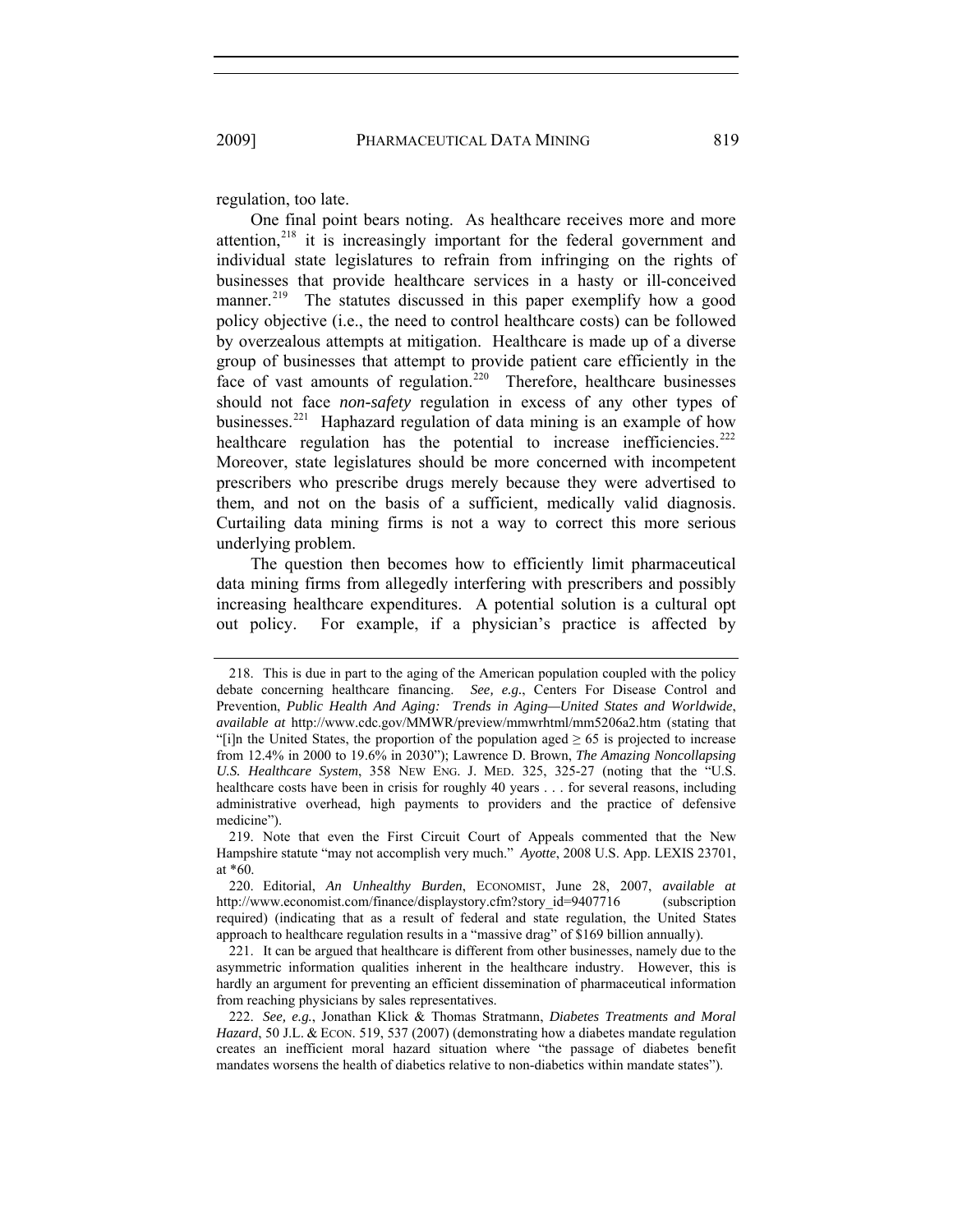pharmaceutical sales representatives and the physician does not wish to see them, the physician should opt out by informing the sales representatives that they are not welcome in his or her office.<sup> $223$ </sup> If enough doctors become upset at the pharmaceutical industry's advertising model, a culture of defiance will be directed towards pharmaceutical sales representatives, which in turn will cause the pharmaceutical industry to respond by advertising in an alternative way. However, the fact is that most prescribers tolerate pharmaceutical sales representatives because of the education provided concerning new therapeutic options and the provision of free drug samples to hand out to patients. It should be further noted that pharmaceutical companies have already begun moving away from directing their marketing efforts to prescribers despite an unwise regulatory attack on the business of pharmaceutical data mining.<sup>224</sup> In short, only social norms within the medical and pharmaceutical community itself, not overzealous and arguably unconstitutional regulation, will be truly effective in preventing the alleged bombardment of sales representatives that physicians supposedly encounter.

## **CONCLUSION**

Data mining has been occurring in one form or another in many industries without many consumers realizing it. Data mining firms are continuously responding to marketplace demands<sup>225</sup> by developing more powerful information-collecting technologies. However, a backlash may occur as more and more consumers become aware of the information that data mining firms collect. Data mining firms may be viewed with contempt as consumers realize they are being specifically targeted due to information collected from their economic activities. However, it is naïve to think that the actions of pharmaceutical data mining firms can be significantly curtailed without impinging on the First Amendment or making the healthcare marketplace less efficient. As a result, state

 <sup>223.</sup> There is already evidence that this is happening without any regulation. *See* SK&A Patient Access Survey Press Release (Feb. 10, 2009), *available at* http://www.skainfo.com/press\_releases.php?article=71 (indicating that between June and December of 2008, physicians who forbid sales representative visits rose from 22.3% to 23.6% and physicians requiring sales representatives to make appointments rose from 31.4% to 38.5%). As for prescribers that work in settings other than individual practices, particularly hospitals, a drug formulary can be strictly enforced or the hospital can opt out of pharmaceutical sales representatives visits, with the exceptions of specified times.

<sup>224.</sup> *See* Steiner et al., *supra* note 217, at 38 (describing how "the shift from the "physician-prescriber" to a "stakeholder-payer" model will make the ability to influence payers of paramount importance to pharmaceutical companies. It also will cause these companies to lessen, though not eliminate, their marketing efforts to physicians")

 <sup>225.</sup> This demand occurs due to the ever-increasing competition between firms and the resulting need to achieve as high a rate of efficiency as possible.